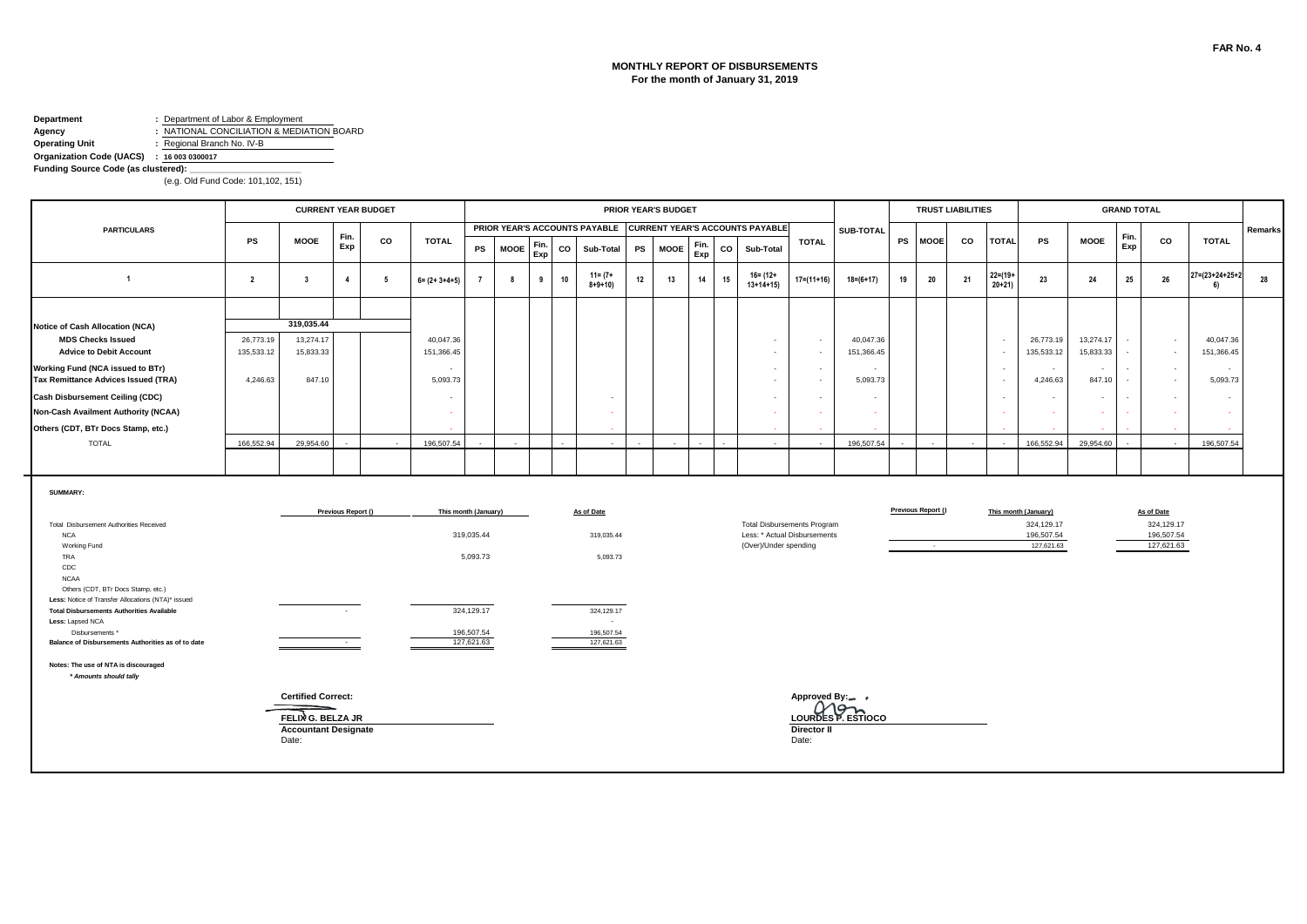#### **MONTHLY REPORT OF DISBURSEMENTS For the month of February 28, 2019**

#### **Department :** Department of Labor & Employment **Agency :** NATIONAL CONCILIATION & MEDIATION BOARD<br> **Operating Unit :** Regional Branch No. IV-B **Operating Unit :** Regional Branch No. IV-B

۰.

#### **Organization Code (UACS) : 16 003 0300017**

Funding Source Code (as clustered):

|                                                                                                         |                        | <b>CURRENT YEAR BUDGET</b><br><b>PRIOR YEAR'S BUDGET</b><br>PRIOR YEAR'S ACCOUNTS PAYABLE<br><b>CURRENT YEAR'S ACCOUNTS PAYABLE</b> |                           |    |                         |                          |             |             |    |                             |          |    |             |             |    |                                                                                             |                      | <b>TRUST LIABILITIES</b> |           |                                        |    |                           | <b>GRAND TOTAL</b>                    |        |                        |                          |                                        |                                 |         |
|---------------------------------------------------------------------------------------------------------|------------------------|-------------------------------------------------------------------------------------------------------------------------------------|---------------------------|----|-------------------------|--------------------------|-------------|-------------|----|-----------------------------|----------|----|-------------|-------------|----|---------------------------------------------------------------------------------------------|----------------------|--------------------------|-----------|----------------------------------------|----|---------------------------|---------------------------------------|--------|------------------------|--------------------------|----------------------------------------|---------------------------------|---------|
| <b>PARTICULARS</b>                                                                                      |                        |                                                                                                                                     | Fin.                      |    |                         |                          |             |             |    |                             |          |    |             |             |    |                                                                                             |                      | SUB-TOTAL                |           |                                        |    |                           |                                       |        |                        | Fin.                     |                                        |                                 | Remarks |
|                                                                                                         | PS                     | <b>MOOE</b>                                                                                                                         | Exp                       | CO | <b>TOTAL</b>            | PS                       | <b>MOOE</b> | Fin.<br>Exp | CO | Sub-Total                   |          | PS | <b>MOOE</b> | Fin.<br>Exp | CO | Sub-Total                                                                                   | <b>TOTAL</b>         |                          | <b>PS</b> | <b>MOOE</b>                            | CO | <b>TOTAL</b>              | PS                                    |        | <b>MOOE</b>            | Exp                      | CO                                     | TOTAL                           |         |
| $\overline{1}$                                                                                          | $\overline{2}$         | $\overline{\mathbf{3}}$                                                                                                             | $\overline{4}$            | 5  | $6 = (2 + 3 + 4 + 5)$   | $\overline{7}$           | 8           | 9           | 10 | $11 = (7 +$<br>$8 + 9 + 10$ |          | 12 | 13          | 14          | 15 | 16= (12+<br>$13+14+15$                                                                      | $17 = (11 + 16)$     | $18 = (6 + 17)$          | 19        | 20                                     | 21 | $22 = (19 +$<br>$20 + 21$ | 23                                    |        | 24                     | 25                       | 26                                     | $27 = (23 + 24 + 25 + 2)$<br>6) | 28      |
|                                                                                                         |                        |                                                                                                                                     |                           |    |                         |                          |             |             |    |                             |          |    |             |             |    |                                                                                             |                      |                          |           |                                        |    |                           |                                       |        |                        |                          |                                        |                                 |         |
| Notice of Cash Allocation (NCA)<br><b>MDS Checks Issued</b><br><b>Advice to Debit Account</b>           | 26,773.19<br>87,335.25 | 267,235.64<br>22,055.37<br>37,445.64                                                                                                |                           |    | 48,828.56<br>124,780.89 |                          |             |             |    |                             |          |    |             |             |    | $\sim$<br>$\sim$                                                                            | $\sim$<br>$\sim$     | 48,828.56<br>124,780.89  |           |                                        |    | $\sim$<br>$\sim$          | 26,773.19<br>87,335.25                |        | 22,055.37<br>37,445.64 |                          | $\sim$<br>$\sim$                       | 48,828.56<br>124,780.89         |         |
| Working Fund (NCA issued to BTr)<br>Tax Remittance Advices Issued (TRA)                                 | 4,246.63               | 624.80                                                                                                                              |                           |    | $\sim$<br>4,871.43      |                          |             |             |    |                             |          |    |             |             |    | $\sim$<br>$\sim$                                                                            | $\sim$<br>$\sim$     | 4,871.43                 |           |                                        |    | $\sim$<br>$\sim$          | 4,246.63                              | $\sim$ | 624.80                 |                          | $\sim$<br>$\sim$                       | 4,871.43                        |         |
| <b>Cash Disbursement Ceiling (CDC)</b><br>Non-Cash Availment Authority (NCAA)                           |                        |                                                                                                                                     |                           |    | $\sim$<br>$\sim$        |                          |             |             |    |                             |          |    |             |             |    | $\sim$<br>$\sim$                                                                            | $\sim$               | $\sim$<br>$\sim$         |           |                                        |    | $\sim$<br>$\sim$          |                                       | $\sim$ |                        | $\overline{\phantom{a}}$ | $\sim$<br>- 1                          |                                 |         |
| Others (CDT, BTr Docs Stamp, etc.)<br><b>TOTAL</b>                                                      | 118,355.07             | 60,125.81                                                                                                                           |                           |    | 178,480.88              |                          |             |             |    |                             |          |    |             |             |    |                                                                                             |                      | 178,480.88               |           |                                        |    |                           | 118,355.07                            |        | 60,125.81              |                          |                                        | 178,480.88                      |         |
|                                                                                                         |                        |                                                                                                                                     |                           |    |                         |                          |             |             |    |                             |          |    |             |             |    |                                                                                             |                      |                          |           |                                        |    |                           |                                       |        |                        |                          |                                        |                                 |         |
| <b>SUMMARY:</b>                                                                                         |                        |                                                                                                                                     |                           |    |                         |                          |             |             |    |                             |          |    |             |             |    |                                                                                             |                      |                          |           |                                        |    |                           |                                       |        |                        |                          |                                        |                                 |         |
|                                                                                                         |                        |                                                                                                                                     | Previous Report (January) |    |                         | This month (February)    |             |             |    | As of Date                  |          |    |             |             |    |                                                                                             |                      |                          |           | Previous Report (Jan)                  |    |                           | This month (Feb)                      |        |                        |                          | As of Date                             |                                 |         |
| Total Disbursement Authorities Received<br><b>NCA</b><br>Working Fund                                   |                        |                                                                                                                                     | 319,035.44                |    |                         | 267,235.64               |             |             |    | 586,271.08                  |          |    |             |             |    | <b>Total Disbursements Program</b><br>Less: * Actual Disbursements<br>(Over)/Under spending |                      |                          |           | 324,129.17<br>196,507.54<br>127,621.63 |    |                           | 272,107.07<br>178,480.88<br>93.626.19 |        |                        |                          | 596,236.24<br>374,988.42<br>221,247.82 |                                 |         |
| TRA<br>CDC                                                                                              |                        |                                                                                                                                     | 5,093.73                  |    |                         | 4,871.43                 |             |             |    |                             | 9,965.16 |    |             |             |    |                                                                                             |                      |                          |           |                                        |    |                           |                                       |        |                        |                          |                                        |                                 |         |
| <b>NCAA</b><br>Others (CDT, BTr Docs Stamp, etc.)<br>Less: Notice of Transfer Allocations (NTA)* issued |                        |                                                                                                                                     |                           |    |                         |                          |             |             |    |                             |          |    |             |             |    |                                                                                             |                      |                          |           |                                        |    |                           |                                       |        |                        |                          |                                        |                                 |         |
| <b>Total Disbursements Authorities Available</b><br>Less: Lapsed NCA<br>Disbursements *                 |                        |                                                                                                                                     | 324,129.17<br>196,507.54  |    |                         | 272,107.07<br>178,480.88 |             |             |    | 596,236.24<br>374,988.42    | $\sim$   |    |             |             |    |                                                                                             |                      |                          |           |                                        |    |                           |                                       |        |                        |                          |                                        |                                 |         |
| Balance of Disbursements Authorities as of to date                                                      |                        |                                                                                                                                     | 127,621.63                |    |                         | 93,626.19                |             |             |    | 221,247.82                  |          |    |             |             |    |                                                                                             |                      |                          |           |                                        |    |                           |                                       |        |                        |                          |                                        |                                 |         |
| Notes: The use of NTA is discouraged<br>* Amounts should tally                                          |                        |                                                                                                                                     |                           |    |                         |                          |             |             |    |                             |          |    |             |             |    |                                                                                             |                      |                          |           |                                        |    |                           |                                       |        |                        |                          |                                        |                                 |         |
|                                                                                                         |                        | <b>Certified Correct:</b>                                                                                                           |                           |    |                         |                          |             |             |    |                             |          |    |             |             |    |                                                                                             | Approved By: ,       | Mon                      |           |                                        |    |                           |                                       |        |                        |                          |                                        |                                 |         |
|                                                                                                         |                        | FELIX G. BELZA JR<br><b>Accountant Designate</b><br>Date:                                                                           |                           |    |                         |                          |             |             |    |                             |          |    |             |             |    |                                                                                             | Director II<br>Date: | LOURDES P. ESTIOCO       |           |                                        |    |                           |                                       |        |                        |                          |                                        |                                 |         |
|                                                                                                         |                        |                                                                                                                                     |                           |    |                         |                          |             |             |    |                             |          |    |             |             |    |                                                                                             |                      |                          |           |                                        |    |                           |                                       |        |                        |                          |                                        |                                 |         |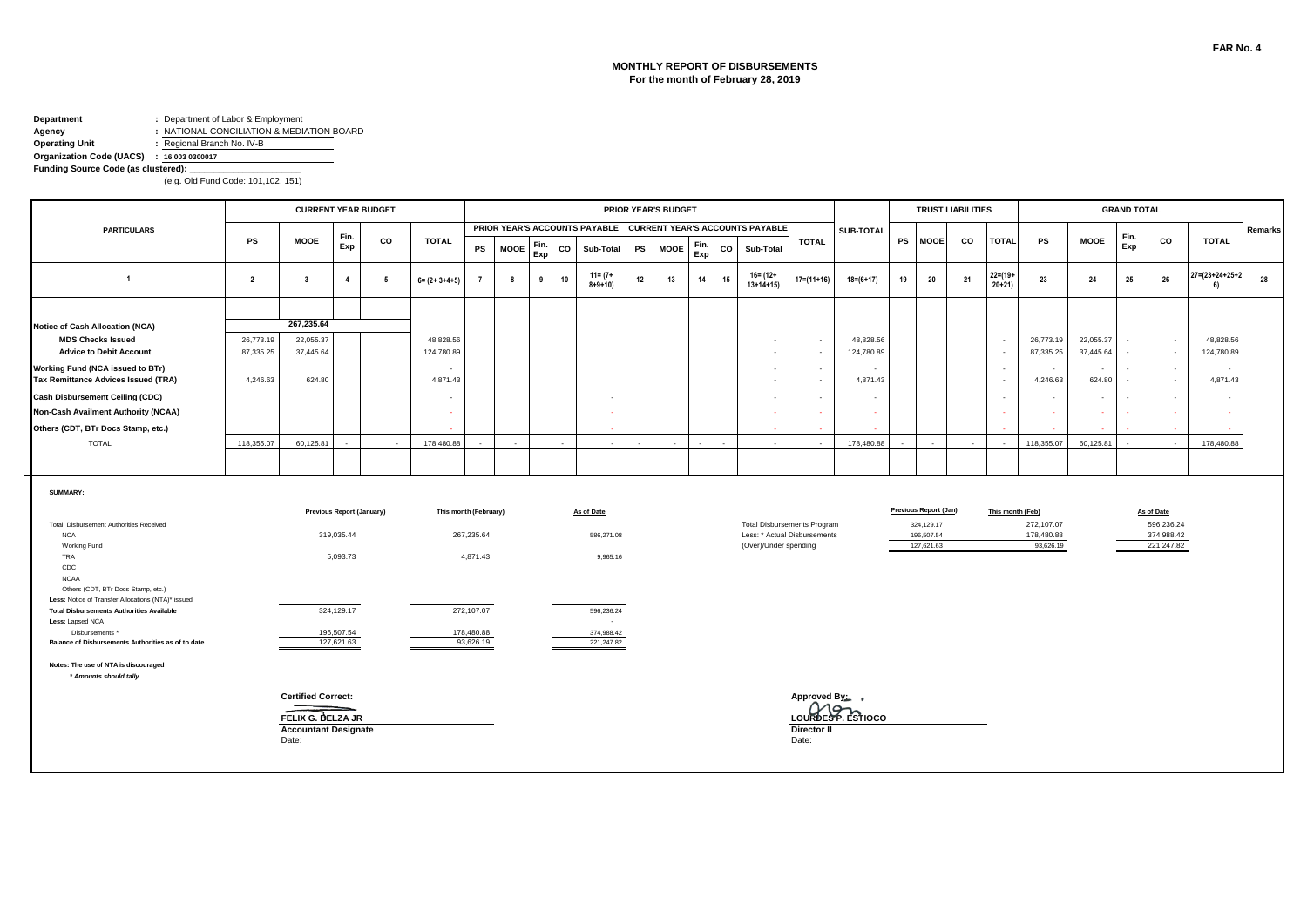#### **Department :** Department of Labor & Employment **Agency :** NATIONAL CONCILIATION & MEDIATION BOARD

**Operating Unit :** Regional Branch No. IV-B

#### **Organization Code (UACS) : 16 003 0300017**

**Funding Source Code (as clustered):** 

|                                                                         |                        | <b>CURRENT YEAR BUDGET</b>                       |                            |    |                          |                    |                               |             |    |                             |    | <b>PRIOR YEAR'S BUDGET</b> |             |    |                                        |                                    |                          |    |                          | <b>TRUST LIABILITIES</b> |                         |                             |                          | <b>GRAND TOTAL</b> |                               |                                 |         |
|-------------------------------------------------------------------------|------------------------|--------------------------------------------------|----------------------------|----|--------------------------|--------------------|-------------------------------|-------------|----|-----------------------------|----|----------------------------|-------------|----|----------------------------------------|------------------------------------|--------------------------|----|--------------------------|--------------------------|-------------------------|-----------------------------|--------------------------|--------------------|-------------------------------|---------------------------------|---------|
| <b>PARTICULARS</b>                                                      |                        |                                                  | Fin.                       |    |                          |                    | PRIOR YEAR'S ACCOUNTS PAYABLE |             |    |                             |    |                            |             |    | <b>CURRENT YEAR'S ACCOUNTS PAYABLE</b> |                                    | SUB-TOTAL                |    |                          |                          |                         |                             |                          | Fin.               |                               |                                 | Remarks |
|                                                                         | <b>PS</b>              | <b>MOOE</b>                                      | Exp                        | co | <b>TOTAL</b>             | PS                 | <b>MOOE</b>                   | Fin.<br>Exp | CO | Sub-Total                   | PS | <b>MOOE</b>                | Fin.<br>Exp | CO | Sub-Total                              | <b>TOTAL</b>                       |                          |    | PS MOOE                  | co                       | <b>TOTAL</b>            | <b>PS</b>                   | <b>MOOE</b>              | Exp                | CO                            | <b>TOTAL</b>                    |         |
| $\overline{1}$                                                          | $\overline{2}$         | $\overline{\mathbf{3}}$                          | $\overline{4}$             | 5  | $6 = (2 + 3 + 4 + 5)$    |                    | 8                             | 9           | 10 | $11 = (7 +$<br>$8 + 9 + 10$ | 12 | 13                         | 14          | 15 | $16 = (12 +$<br>$13+14+15$             | $17=(11+16)$                       | $18 = (6 + 17)$          | 19 | 20                       | 21                       | $22 = (19 +$<br>$20+21$ | 23                          | 24                       | 25                 | 26                            | $27 = (23 + 24 + 25 + 2)$<br>6) | 28      |
|                                                                         |                        |                                                  |                            |    |                          |                    |                               |             |    |                             |    |                            |             |    |                                        |                                    |                          |    |                          |                          |                         |                             |                          |                    |                               |                                 |         |
| Notice of Cash Allocation (NCA)                                         |                        | 279,812.19                                       |                            |    |                          |                    |                               |             |    |                             |    |                            |             |    |                                        |                                    |                          |    |                          |                          |                         |                             |                          |                    |                               |                                 |         |
| <b>MDS Checks Issued</b><br><b>Advice to Debit Account</b>              | 27,773.19<br>87,880.70 | 260,665.42<br>120,875.43                         |                            |    | 288,438.61<br>208,756.13 |                    | 3,865.27                      |             |    | 3,865.27                    |    |                            |             |    | $\sim$                                 | 3,865.27                           | 292,303.88<br>208,756.13 |    |                          |                          | $\sim$<br>$\sim$        | 27,773.19<br>87,880.70      | 264,530.69<br>120,875.43 |                    | $\sim$<br>$\sim$              | 292,303.88<br>208,756.13        |         |
| Working Fund (NCA issued to BTr)<br>Tax Remittance Advices Issued (TRA) | 4,246.63               | 15,126.61                                        |                            |    | $\sim$<br>19,373.24      |                    | 257.68                        |             |    | $\sim$<br>257.68            |    |                            |             |    | $\overline{\phantom{a}}$               | $\sim$<br>257.68                   | $\sim$<br>19,630.92      |    |                          |                          | $\sim$<br>$\sim$        | 4,246.63                    | $\sim$<br>15,384.29      |                    | $\sim$<br>$\sim$              | $\sim$<br>19,630.92             |         |
| <b>Cash Disbursement Ceiling (CDC)</b>                                  |                        |                                                  |                            |    | $\overline{\phantom{a}}$ |                    |                               |             |    |                             |    |                            |             |    |                                        | $\blacksquare$                     | $\sim$                   |    |                          |                          | $\sim$                  |                             | $\sim$                   |                    | $\sim$                        |                                 |         |
| Non-Cash Availment Authority (NCAA)                                     |                        |                                                  |                            |    |                          |                    |                               |             |    |                             |    |                            |             |    |                                        | $\sim$                             | $\sim$                   |    |                          |                          | $\sim$                  |                             | $\sim$                   |                    | $\sim$                        |                                 |         |
| Others (CDT, BTr Docs Stamp, etc.)                                      |                        |                                                  |                            |    |                          |                    |                               |             |    |                             |    |                            |             |    |                                        |                                    |                          |    |                          |                          |                         |                             |                          |                    |                               |                                 |         |
| <b>TOTAL</b>                                                            | 119,900.52             | 396.667.46                                       |                            |    | 516,567.98               |                    | 4,122.95                      |             |    | 4,122.95                    |    |                            |             |    |                                        | 4.122.95                           | 520.690.93               |    |                          |                          | na.                     | 119,900.52                  | 400.790.41               |                    | $\sim$                        | 520,690.93                      |         |
|                                                                         |                        |                                                  |                            |    |                          |                    |                               |             |    |                             |    |                            |             |    |                                        |                                    |                          |    |                          |                          |                         |                             |                          |                    |                               |                                 |         |
| SUMMARY:                                                                |                        |                                                  |                            |    |                          |                    |                               |             |    |                             |    |                            |             |    |                                        |                                    |                          |    |                          |                          |                         |                             |                          |                    |                               |                                 |         |
|                                                                         |                        |                                                  | Previous Report (February) |    |                          | This month (March) |                               |             |    | As of Date                  |    |                            |             |    |                                        |                                    |                          |    | Previous Report (Feb)    |                          | This month (Mar)        |                             |                          |                    | As of Date                    |                                 |         |
| Total Disbursement Authorities Received                                 |                        |                                                  |                            |    |                          |                    |                               |             |    |                             |    |                            |             |    |                                        | <b>Total Disbursements Program</b> |                          |    | 596,236.24               |                          |                         | 299,443.11                  |                          |                    | 895,679.35                    |                                 |         |
| <b>NCA</b><br>Working Fund                                              |                        |                                                  | 586,271.08                 |    |                          | 279,812.19         |                               |             |    | 866,083.27                  |    |                            |             |    | (Over)/Under spending                  | Less: * Actual Disbursements       |                          |    | 374.988.42<br>221,247.82 |                          |                         | 520,690.93<br>(221, 247.82) |                          |                    | 895,679.35<br><b>Contract</b> |                                 |         |
| TRA                                                                     |                        |                                                  | 9,965.16                   |    |                          | 19,630.92          |                               |             |    | 29,596.08                   |    |                            |             |    |                                        |                                    |                          |    |                          |                          |                         |                             |                          |                    |                               |                                 |         |
| CDC<br><b>NCAA</b>                                                      |                        |                                                  |                            |    |                          |                    |                               |             |    |                             |    |                            |             |    |                                        |                                    |                          |    |                          |                          |                         |                             |                          |                    |                               |                                 |         |
| Others (CDT, BTr Docs Stamp, etc.)                                      |                        |                                                  |                            |    |                          |                    |                               |             |    |                             |    |                            |             |    |                                        |                                    |                          |    |                          |                          |                         |                             |                          |                    |                               |                                 |         |
| Less: Notice of Transfer Allocations (NTA)* issued                      |                        |                                                  |                            |    |                          |                    |                               |             |    |                             |    |                            |             |    |                                        |                                    |                          |    |                          |                          |                         |                             |                          |                    |                               |                                 |         |
| <b>Total Disbursements Authorities Available</b><br>Less: Lapsed NCA    |                        |                                                  | 596,236.24                 |    |                          | 299,443.11         |                               |             |    | 895,679.35<br>$\sim$        |    |                            |             |    |                                        |                                    |                          |    |                          |                          |                         |                             |                          |                    |                               |                                 |         |
| Disbursements *                                                         |                        |                                                  | 374,988.42                 |    |                          | 520,690.93         |                               |             |    | 895,679.35                  |    |                            |             |    |                                        |                                    |                          |    |                          |                          |                         |                             |                          |                    |                               |                                 |         |
| Balance of Disbursements Authorities as of to date                      |                        |                                                  | 221,247.82                 |    |                          | (221, 247.82)      |                               |             |    | <b>Contractor</b>           |    |                            |             |    |                                        |                                    |                          |    |                          |                          |                         |                             |                          |                    |                               |                                 |         |
| Notes: The use of NTA is discouraged<br>* Amounts should tally          |                        |                                                  |                            |    |                          |                    |                               |             |    |                             |    |                            |             |    |                                        |                                    |                          |    |                          |                          |                         |                             |                          |                    |                               |                                 |         |
|                                                                         |                        | <b>Certified Correct:</b>                        |                            |    |                          |                    |                               |             |    |                             |    |                            |             |    |                                        | Approved By:_ +                    |                          |    |                          |                          |                         |                             |                          |                    |                               |                                 |         |
|                                                                         |                        |                                                  |                            |    |                          |                    |                               |             |    |                             |    |                            |             |    |                                        |                                    | Mon                      |    |                          |                          |                         |                             |                          |                    |                               |                                 |         |
|                                                                         |                        | FELIX G. BELZA JR<br><b>Accountant Designate</b> |                            |    |                          |                    |                               |             |    |                             |    |                            |             |    |                                        | <b>Director II</b>                 | LOURDES P. ESTIOCO       |    |                          |                          |                         |                             |                          |                    |                               |                                 |         |
|                                                                         |                        | Date:                                            |                            |    |                          |                    |                               |             |    |                             |    |                            |             |    |                                        | Date:                              |                          |    |                          |                          |                         |                             |                          |                    |                               |                                 |         |
|                                                                         |                        |                                                  |                            |    |                          |                    |                               |             |    |                             |    |                            |             |    |                                        |                                    |                          |    |                          |                          |                         |                             |                          |                    |                               |                                 |         |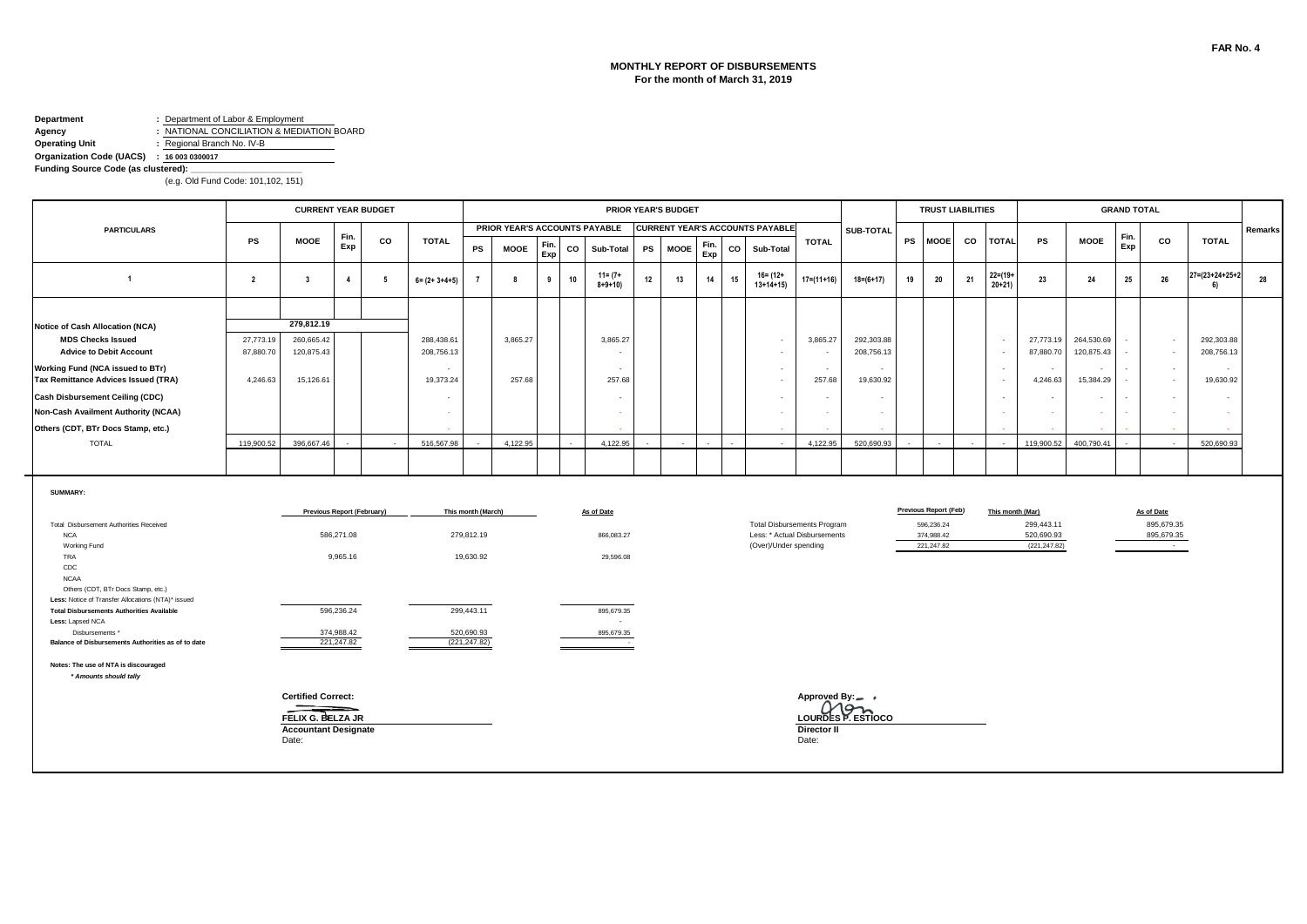#### **REVISED MONTHLY REPORT OF DISBURSEMENTS For the month of April 30, 2019**

### **Department :** Department of Labor & Employment

**Agency :** NATIONAL CONCILIATION & MEDIATION BOARD **Operating Unit :** Regional Branch No. IV-B

**Organization Code (UACS) : 16 003 0300017 Funding Source Code (as clustered):** 

|                                                                                                         |                         | <b>CURRENT YEAR BUDGET</b>                                |                                |     |                         |                          |                               |             |    |                             |           | <b>PRIOR YEAR'S BUDGET</b> |             |    |                                        |                                                                    |                         |           | <b>TRUST LIABILITIES</b>                    |    |                         |                  |                          |                        | <b>GRAND TOTAL</b> |                            |                         |         |
|---------------------------------------------------------------------------------------------------------|-------------------------|-----------------------------------------------------------|--------------------------------|-----|-------------------------|--------------------------|-------------------------------|-------------|----|-----------------------------|-----------|----------------------------|-------------|----|----------------------------------------|--------------------------------------------------------------------|-------------------------|-----------|---------------------------------------------|----|-------------------------|------------------|--------------------------|------------------------|--------------------|----------------------------|-------------------------|---------|
| <b>PARTICULARS</b>                                                                                      |                         |                                                           | Fin.                           |     |                         |                          | PRIOR YEAR'S ACCOUNTS PAYABLE |             |    |                             |           |                            |             |    | <b>CURRENT YEAR'S ACCOUNTS PAYABLE</b> |                                                                    | <b>SUB-TOTAL</b>        |           |                                             |    |                         |                  |                          |                        | Fin.               |                            |                         | Remarks |
|                                                                                                         | <b>PS</b>               | <b>MOOE</b>                                               | Exp                            | CO  | <b>TOTAL</b>            | PS                       | <b>MOOE</b>                   | Fin.<br>Exp | co | Sub-Total                   | <b>PS</b> | <b>MOOE</b>                | Fin.<br>Exp | co | Sub-Total                              | <b>TOTAL</b>                                                       |                         | <b>PS</b> | <b>MOOE</b>                                 | co | <b>TOTAL</b>            |                  | <b>PS</b>                | <b>MOOE</b>            | Exp                | CO                         | <b>TOTAL</b>            |         |
| $\overline{1}$                                                                                          | $\overline{2}$          | $\overline{\mathbf{3}}$                                   | $\overline{4}$                 | - 5 | $6 = (2 + 3 + 4 + 5)$   | $\overline{7}$           | 8                             | 9           | 10 | $11 = (7 +$<br>$8 + 9 + 10$ | 12        | 13                         | 14          | 15 | $16 = (12 +$<br>$13+14+15$             | 17=(11+16)                                                         | $18 = (6 + 17)$         | 19        | 20                                          | 21 | $22 = (19 +$<br>$20+21$ |                  | 23                       | 24                     | 25                 | 26                         | 27=(23+24+25+2<br>6)    | 28      |
|                                                                                                         |                         |                                                           |                                |     |                         |                          |                               |             |    |                             |           |                            |             |    |                                        |                                                                    |                         |           |                                             |    |                         |                  |                          |                        |                    |                            |                         |         |
| <b>Notice of Cash Allocation (NCA)</b>                                                                  |                         | 306,979.63                                                |                                |     |                         |                          |                               |             |    |                             |           |                            |             |    |                                        |                                                                    |                         |           |                                             |    |                         |                  |                          |                        |                    |                            |                         |         |
| <b>MDS Checks Issued</b><br><b>Advice to Debit Account</b>                                              | 27,773.19<br>123,825.59 | 16,119.84<br>19,079.01                                    |                                |     | 43,893.03<br>142,904.60 |                          |                               |             |    |                             |           |                            |             |    | $\sim$<br>$\sim$                       | $\sim$<br>$\overline{\phantom{a}}$                                 | 43,893.03<br>142,904.60 |           |                                             |    | $\sim$<br>$\sim$        |                  | 27,773.19<br>123,825.59  | 16,119.84<br>19,079.01 |                    | $\sim$<br>$\sim$           | 43,893.03<br>142,904.60 |         |
| Working Fund (NCA issued to BTr)<br>Tax Remittance Advices Issued (TRA)                                 | 4,246.63                | 1,440.56                                                  |                                |     | $\sim$<br>5,687.19      |                          |                               |             |    | $\sim$                      |           |                            |             |    | $\sim$<br>$\sim$                       | $\sim$<br>$\sim$                                                   | 5,687.19                |           |                                             |    | $\sim$<br>$\sim$        |                  | $\sim$<br>4,246.63       | $\sim$<br>1,440.56     |                    | $\sim$<br>$\sim$           | $\sim$<br>5,687.19      |         |
| <b>Cash Disbursement Ceiling (CDC)</b>                                                                  |                         |                                                           |                                |     | $\sim$                  |                          |                               |             |    |                             |           |                            |             |    | $\sim$                                 |                                                                    |                         |           |                                             |    | $\sim$                  |                  |                          | $\sim$                 |                    | $\sim$                     |                         |         |
| Non-Cash Availment Authority (NCAA)                                                                     |                         |                                                           |                                |     | $\sim$                  |                          |                               |             |    |                             |           |                            |             |    | $\Delta \tau$                          |                                                                    |                         |           |                                             |    | $\sim$                  |                  |                          |                        |                    | $\sim$                     |                         |         |
| Others (CDT, BTr Docs Stamp, etc.)                                                                      |                         |                                                           |                                |     |                         |                          |                               |             |    |                             |           |                            |             |    |                                        |                                                                    |                         |           |                                             |    |                         |                  |                          |                        |                    |                            |                         |         |
| <b>TOTAL</b>                                                                                            | 155.845.41              | 36.639.41                                                 |                                |     | 192.484.82              |                          |                               |             |    |                             |           |                            |             |    |                                        |                                                                    | 192.484.82              |           |                                             |    |                         |                  | 155.845.41               | 36.639.41              |                    |                            | 192.484.82              |         |
|                                                                                                         |                         |                                                           |                                |     |                         |                          |                               |             |    |                             |           |                            |             |    |                                        |                                                                    |                         |           |                                             |    |                         |                  |                          |                        |                    |                            |                         |         |
| <b>SUMMARY:</b>                                                                                         |                         |                                                           |                                |     |                         |                          |                               |             |    |                             |           |                            |             |    |                                        |                                                                    |                         |           |                                             |    |                         |                  |                          |                        |                    |                            |                         |         |
|                                                                                                         |                         |                                                           | <b>Previous Report (March)</b> |     |                         | This month (April)       |                               |             |    | As of Date                  |           |                            |             |    |                                        |                                                                    |                         |           | <b>Previous Report (Mar)</b>                |    |                         | This month (Apr) | 312,666.82               |                        |                    | As of Date<br>1,208,346.17 |                         |         |
| Total Disbursement Authorities Received<br><b>NCA</b><br>Working Fund                                   |                         |                                                           | 866,083.27                     |     |                         | 306,979.63               |                               |             |    | 1,173,062.90                |           |                            |             |    | (Over)/Under spending                  | <b>Total Disbursements Program</b><br>Less: * Actual Disbursements |                         |           | 895,679.35<br>895,679.35<br>$\sim$ 10 $\pm$ |    |                         |                  | 192,484.82<br>120,182.00 |                        |                    | 1.088.164.17<br>120,182.00 |                         |         |
| TRA<br>CDC                                                                                              |                         |                                                           | 29,596.08                      |     |                         | 5,687.19                 |                               |             |    | 35,283.27                   |           |                            |             |    |                                        |                                                                    |                         |           |                                             |    |                         |                  |                          |                        |                    |                            |                         |         |
| <b>NCAA</b><br>Others (CDT, BTr Docs Stamp, etc.)<br>Less: Notice of Transfer Allocations (NTA)* issued |                         |                                                           |                                |     |                         |                          |                               |             |    |                             |           |                            |             |    |                                        |                                                                    |                         |           |                                             |    |                         |                  |                          |                        |                    |                            |                         |         |
| <b>Total Disbursements Authorities Available</b><br>Less: Lapsed NCA                                    |                         |                                                           | 895,679.35<br>$\sim$           |     |                         | 312,666.82               |                               |             |    | 1,208,346.17<br>$\sim$      |           |                            |             |    |                                        |                                                                    |                         |           |                                             |    |                         |                  |                          |                        |                    |                            |                         |         |
| Disbursements *<br>Balance of Disbursements Authorities as of to date                                   |                         |                                                           | 895,679.35<br>$\sim 10^{-11}$  |     |                         | 192,484.82<br>120,182.00 |                               |             |    | 1,088,164.17<br>120,182.00  |           |                            |             |    |                                        |                                                                    |                         |           |                                             |    |                         |                  |                          |                        |                    |                            |                         |         |
| Notes: The use of NTA is discouraged<br>* Amounts should tally                                          |                         |                                                           |                                |     |                         |                          |                               |             |    |                             |           |                            |             |    |                                        |                                                                    |                         |           |                                             |    |                         |                  |                          |                        |                    |                            |                         |         |
|                                                                                                         |                         | <b>Certified Correct:</b>                                 |                                |     |                         |                          |                               |             |    |                             |           |                            |             |    |                                        | Approved By: _ ,                                                   |                         |           |                                             |    |                         |                  |                          |                        |                    |                            |                         |         |
|                                                                                                         |                         | FELIX G. BELZA JR<br><b>Accountant Designate</b><br>Date: |                                |     |                         |                          |                               |             |    |                             |           |                            |             |    |                                        | Director II<br>Date:                                               | LOURDES P. ESTIOCO      |           |                                             |    |                         |                  |                          |                        |                    |                            |                         |         |
|                                                                                                         |                         |                                                           |                                |     |                         |                          |                               |             |    |                             |           |                            |             |    |                                        |                                                                    |                         |           |                                             |    |                         |                  |                          |                        |                    |                            |                         |         |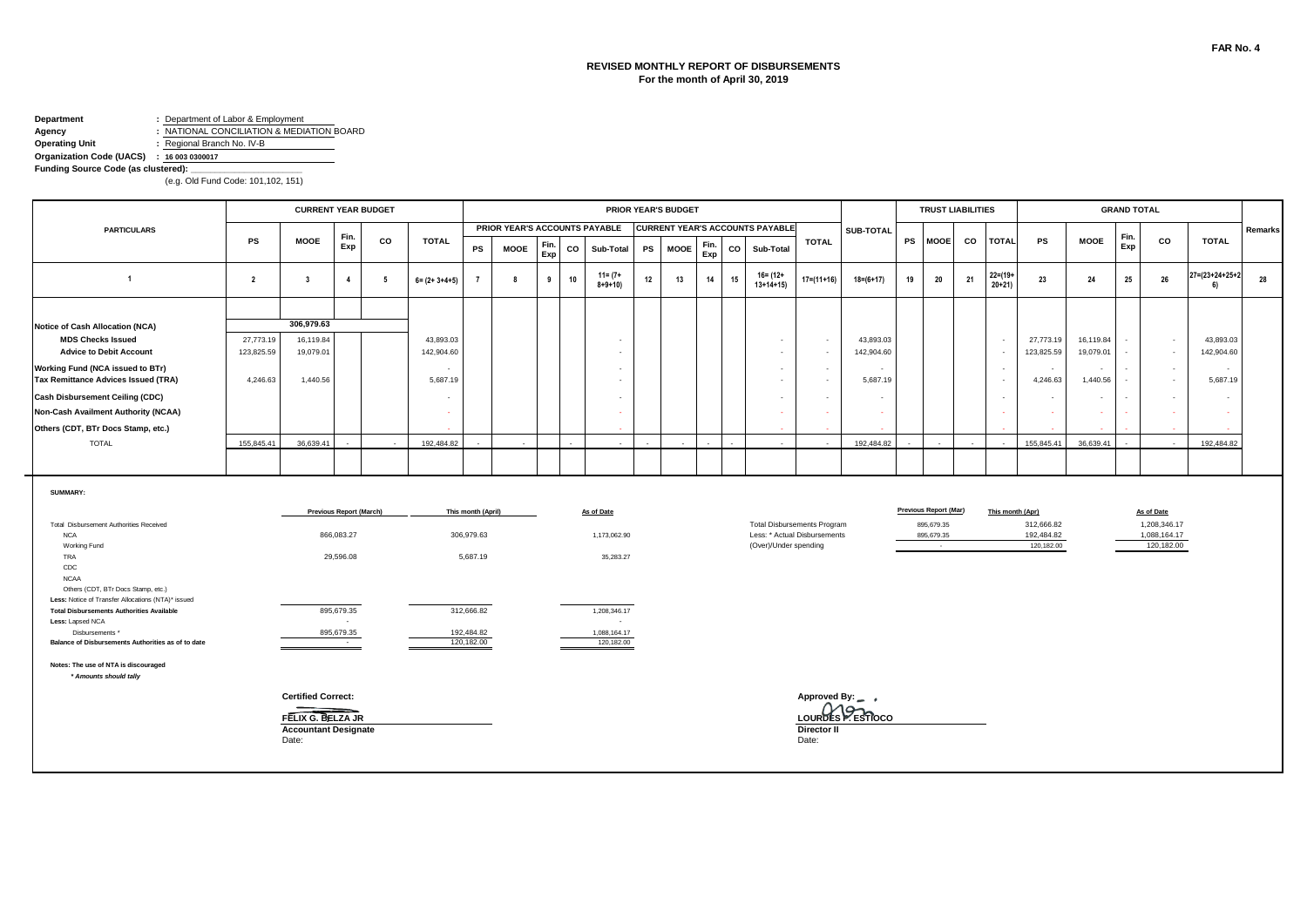#### **MONTHLY REPORT OF DISBURSEMENTS For the month of May 31, 2019**

# **Department :** Department of Labor & Employment

**Agency :** NATIONAL CONCILIATION & MEDIATION BOARD **Operating Unit :** Regional Branch No. IV-B

### **Organization Code (UACS) : 16 003 0300017**

**Funding Source Code (as clustered):** 

|                                                                                                         |                | <b>CURRENT YEAR BUDGET</b>                       |                                |    |                          |                  |                               |             |    |                             |    | <b>PRIOR YEAR'S BUDGET</b> |             |    |                                                       |                          |                             |    | <b>TRUST LIABILITIES</b>   |    |                         |                         |                    | <b>GRAND TOTAL</b> |                            |                      |         |
|---------------------------------------------------------------------------------------------------------|----------------|--------------------------------------------------|--------------------------------|----|--------------------------|------------------|-------------------------------|-------------|----|-----------------------------|----|----------------------------|-------------|----|-------------------------------------------------------|--------------------------|-----------------------------|----|----------------------------|----|-------------------------|-------------------------|--------------------|--------------------|----------------------------|----------------------|---------|
| <b>PARTICULARS</b>                                                                                      |                |                                                  | Fin.                           |    |                          |                  | PRIOR YEAR'S ACCOUNTS PAYABLE |             |    |                             |    |                            |             |    | <b>CURRENT YEAR'S ACCOUNTS PAYABLE</b>                |                          | SUB-TOTAL                   |    |                            |    |                         |                         |                    | Fin.               |                            |                      | Remarks |
|                                                                                                         | <b>PS</b>      | <b>MOOE</b>                                      | Exp                            | CO | <b>TOTAL</b>             | PS               | <b>MOOE</b>                   | Fin.<br>Exp | CO | Sub-Total                   | PS | <b>MOOE</b>                | Fin.<br>Exp | CO | Sub-Total                                             | <b>TOTAL</b>             |                             |    | PS MOOE                    | CO | <b>TOTAL</b>            | <b>PS</b>               | <b>MOOE</b>        | Exp                | CO                         | <b>TOTAL</b>         |         |
| $\overline{1}$                                                                                          | $\overline{2}$ | $\overline{\mathbf{3}}$                          | $\overline{4}$                 | 5  | $6 = (2 + 3 + 4 + 5)$    |                  | 8                             | 9           | 10 | $11 = (7 +$<br>$8 + 9 + 10$ | 12 | 13                         | 14          | 15 | $16 = (12 +$<br>$13+14+15$                            | $17=(11+16)$             | $18=(6+17)$                 | 19 | 20                         | 21 | $22 = (19 +$<br>$20+21$ | 23                      | 24                 | 25                 | 26                         | 27=(23+24+25+2<br>6) | 28      |
|                                                                                                         |                |                                                  |                                |    |                          |                  |                               |             |    |                             |    |                            |             |    |                                                       |                          |                             |    |                            |    |                         |                         |                    |                    |                            |                      |         |
| Notice of Cash Allocation (NCA)                                                                         |                | 398,876.44                                       |                                |    |                          |                  |                               |             |    |                             |    |                            |             |    |                                                       |                          |                             |    |                            |    |                         |                         |                    |                    |                            |                      |         |
| <b>MDS Checks Issued</b><br><b>Advice to Debit Account</b>                                              | 33,329.59      | 24,674.59                                        |                                |    | 58,004.18                |                  |                               |             |    |                             |    |                            |             |    |                                                       | $\sim$                   | 58,004.18                   |    |                            |    | $\sim$                  | 33,329.59               | 24,674.59          |                    | $\sim$                     | 58,004.18            |         |
|                                                                                                         | 186.358.13     | 116,425.40                                       |                                |    | 302,783.53               |                  |                               |             |    |                             |    |                            |             |    | $\overline{\phantom{a}}$                              | $\sim$                   | 302,783.53                  |    |                            |    | $\sim$                  | 186,358.13              | 116,425.40         |                    | $\sim$                     | 302,783.53           |         |
| Working Fund (NCA issued to BTr)<br>Tax Remittance Advices Issued (TRA)                                 | 4,353.96       | 4,569.73                                         |                                |    | $\sim$<br>8,923.69       |                  |                               |             |    |                             |    |                            |             |    |                                                       | $\sim$<br>$\blacksquare$ | ٠<br>8,923.69               |    |                            |    | $\sim$<br>$\sim$        | 4,353.96                | $\sim$<br>4,569.73 |                    | $\sim$<br>$\sim$           | $\sim$<br>8,923.69   |         |
| <b>Cash Disbursement Ceiling (CDC)</b>                                                                  |                |                                                  |                                |    |                          |                  |                               |             |    |                             |    |                            |             |    |                                                       |                          | ٠                           |    |                            |    |                         |                         | $\sim$             |                    | $\sim$                     |                      |         |
|                                                                                                         |                |                                                  |                                |    | $\overline{\phantom{a}}$ |                  |                               |             |    |                             |    |                            |             |    |                                                       | $\blacksquare$           |                             |    |                            |    | $\sim$                  |                         |                    |                    |                            |                      |         |
| Non-Cash Availment Authority (NCAA)                                                                     |                |                                                  |                                |    | $\sim$                   |                  |                               |             |    |                             |    |                            |             |    |                                                       |                          | $\sim$                      |    |                            |    | $\sim$                  |                         | <b>FAX</b>         |                    | - 1                        |                      |         |
| Others (CDT, BTr Docs Stamp, etc.)                                                                      |                |                                                  |                                |    |                          |                  |                               |             |    |                             |    |                            |             |    |                                                       |                          |                             |    |                            |    |                         |                         |                    |                    |                            |                      |         |
| <b>TOTAL</b>                                                                                            | 224,041.68     | 145,669.72                                       |                                |    | 369,711.40               |                  |                               |             |    |                             |    |                            |             |    |                                                       |                          | 369,711.40                  |    |                            |    |                         | 224,041.68              | 145,669.72         |                    |                            | 369,711.40           |         |
|                                                                                                         |                |                                                  |                                |    |                          |                  |                               |             |    |                             |    |                            |             |    |                                                       |                          |                             |    |                            |    |                         |                         |                    |                    |                            |                      |         |
| SUMMARY:                                                                                                |                |                                                  | <b>Previous Report (April)</b> |    |                          | This month (May) |                               |             |    | As of Date                  |    |                            |             |    |                                                       |                          |                             |    | Previous Report (Apr)      |    |                         | This month (May)        |                    |                    | As of Date                 |                      |         |
| Total Disbursement Authorities Received                                                                 |                |                                                  |                                |    |                          |                  |                               |             |    |                             |    |                            |             |    | <b>Total Disbursements Program</b>                    |                          |                             |    | 1,208,346.17               |    |                         | 407,800.13              |                    |                    | 1,616,146.30               |                      |         |
| <b>NCA</b><br>Working Fund                                                                              |                |                                                  | 1,173,062.90                   |    |                          | 398,876.44       |                               |             |    | 1,571,939.34                |    |                            |             |    | Less: * Actual Disbursements<br>(Over)/Under spending |                          |                             |    | 1,088,164.17<br>120,182.00 |    |                         | 369,711.40<br>38,088.73 |                    |                    | 1,457,875.57<br>158,270.73 |                      |         |
| TRA                                                                                                     |                |                                                  | 35,283.27                      |    |                          | 8,923.69         |                               |             |    | 44,206.96                   |    |                            |             |    |                                                       |                          |                             |    |                            |    |                         |                         |                    |                    |                            |                      |         |
| CDC                                                                                                     |                |                                                  |                                |    |                          |                  |                               |             |    |                             |    |                            |             |    |                                                       |                          |                             |    |                            |    |                         |                         |                    |                    |                            |                      |         |
| <b>NCAA</b><br>Others (CDT, BTr Docs Stamp, etc.)<br>Less: Notice of Transfer Allocations (NTA)* issued |                |                                                  |                                |    |                          |                  |                               |             |    |                             |    |                            |             |    |                                                       |                          |                             |    |                            |    |                         |                         |                    |                    |                            |                      |         |
| <b>Total Disbursements Authorities Available</b>                                                        |                |                                                  | 1,208,346.17                   |    |                          | 407,800.13       |                               |             |    | 1,616,146.30                |    |                            |             |    |                                                       |                          |                             |    |                            |    |                         |                         |                    |                    |                            |                      |         |
| Less: Lapsed NCA<br>Disbursements *                                                                     |                |                                                  | 1,088,164.17                   |    |                          | 369,711.40       |                               |             |    | 1,457,875.57                |    |                            |             |    |                                                       |                          |                             |    |                            |    |                         |                         |                    |                    |                            |                      |         |
| Balance of Disbursements Authorities as of to date                                                      |                |                                                  | 120,182.00                     |    |                          | 38,088.73        |                               |             |    | 158,270.73                  |    |                            |             |    |                                                       |                          |                             |    |                            |    |                         |                         |                    |                    |                            |                      |         |
| Notes: The use of NTA is discouraged<br>* Amounts should tally                                          |                |                                                  |                                |    |                          |                  |                               |             |    |                             |    |                            |             |    |                                                       |                          |                             |    |                            |    |                         |                         |                    |                    |                            |                      |         |
|                                                                                                         |                | <b>Certified Correct:</b>                        |                                |    |                          |                  |                               |             |    |                             |    |                            |             |    |                                                       |                          | Approved By: $\qquadbullet$ |    |                            |    |                         |                         |                    |                    |                            |                      |         |
|                                                                                                         |                |                                                  |                                |    |                          |                  |                               |             |    |                             |    |                            |             |    |                                                       |                          | Mon                         |    |                            |    |                         |                         |                    |                    |                            |                      |         |
|                                                                                                         |                | FELIX G. BELZA JR<br><b>Accountant Designate</b> |                                |    |                          |                  |                               |             |    |                             |    |                            |             |    |                                                       | Director II              | LOURDES P. ESTIOCO          |    |                            |    |                         |                         |                    |                    |                            |                      |         |
|                                                                                                         |                | Date:                                            |                                |    |                          |                  |                               |             |    |                             |    |                            |             |    |                                                       | Date:                    |                             |    |                            |    |                         |                         |                    |                    |                            |                      |         |
|                                                                                                         |                |                                                  |                                |    |                          |                  |                               |             |    |                             |    |                            |             |    |                                                       |                          |                             |    |                            |    |                         |                         |                    |                    |                            |                      |         |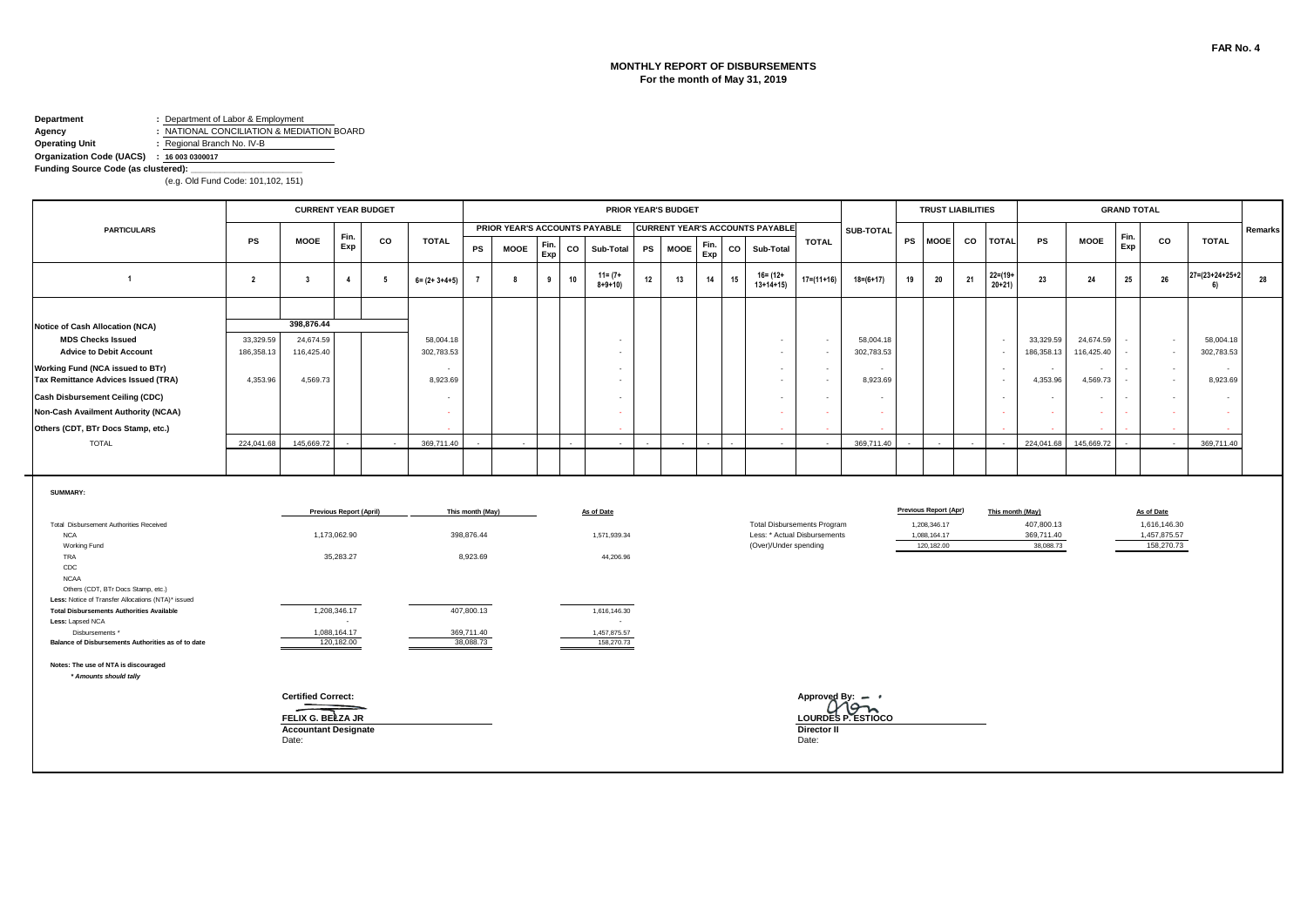#### **MONTHLY REPORT OF DISBURSEMENTS For the month of June 30, 2019**

#### **Department :** Department of Labor & Employment **Agency :** NATIONAL CONCILIATION & MEDIATION BOARD

**Operating Unit :** Regional Branch No. IV-B

### **Organization Code (UACS) : 16 003 0300017**

**Funding Source Code (as clustered):** 

|                                                                                          |                        | <b>CURRENT YEAR BUDGET</b>                                |                              |     |                          |                             |                               |             |    |                             |    | PRIOR YEAR'S BUDGET |             |    |                                                       |                              |                         |    |                            | <b>TRUST LIABILITIES</b> |                           |                             |                         | <b>GRAND TOTAL</b> |                       |                                 |         |
|------------------------------------------------------------------------------------------|------------------------|-----------------------------------------------------------|------------------------------|-----|--------------------------|-----------------------------|-------------------------------|-------------|----|-----------------------------|----|---------------------|-------------|----|-------------------------------------------------------|------------------------------|-------------------------|----|----------------------------|--------------------------|---------------------------|-----------------------------|-------------------------|--------------------|-----------------------|---------------------------------|---------|
| <b>PARTICULARS</b>                                                                       |                        |                                                           | Fin.                         |     |                          |                             | PRIOR YEAR'S ACCOUNTS PAYABLE |             |    |                             |    |                     |             |    | <b>CURRENT YEAR'S ACCOUNTS PAYABLE</b>                |                              | SUB-TOTAL               |    |                            |                          |                           |                             |                         | Fin.               |                       |                                 | Remarks |
|                                                                                          | PS                     | <b>MOOE</b>                                               | Exp                          | CO  | <b>TOTAL</b>             | PS                          | <b>MOOE</b>                   | Fin.<br>Exp | CO | Sub-Total                   | PS | <b>MOOE</b>         | Fin.<br>Exp | CO | Sub-Total                                             | <b>TOTAL</b>                 |                         |    | PS MOOE                    | CO                       | <b>TOTAL</b>              | PS                          | <b>MOOE</b>             | Exp                | CO                    | <b>TOTAL</b>                    |         |
| $\overline{1}$                                                                           | $\overline{2}$         | $\overline{\mathbf{3}}$                                   | $\overline{4}$               | - 5 | $6 = (2 + 3 + 4 + 5)$    |                             | 8                             | 9           | 10 | $11 = (7 +$<br>$8 + 9 + 10$ | 12 | 13                  | 14          | 15 | $16 = (12 +$<br>$13+14+15$                            | $17=(11+16)$                 | $18 = (6 + 17)$         | 19 | 20                         | 21                       | $22 = (19 +$<br>$20 + 21$ | 23                          | 24                      | 25                 | 26                    | $27 = (23 + 24 + 25 + 2)$<br>6) | 28      |
|                                                                                          |                        |                                                           |                              |     |                          |                             |                               |             |    |                             |    |                     |             |    |                                                       |                              |                         |    |                            |                          |                           |                             |                         |                    |                       |                                 |         |
| Notice of Cash Allocation (NCA)                                                          |                        | 225.968.67                                                |                              |     |                          |                             |                               |             |    |                             |    |                     |             |    |                                                       |                              |                         |    |                            |                          |                           |                             |                         |                    |                       |                                 |         |
| <b>MDS Checks Issued</b><br><b>Advice to Debit Account</b>                               | 28,779.09<br>91,425.41 | 35,362.93<br>228,577.25                                   |                              |     | 64,142.02<br>320,002.66  |                             |                               |             |    | $\overline{\phantom{a}}$    |    |                     |             |    | $\overline{\phantom{a}}$                              | $\sim$<br>$\blacksquare$     | 64,142.02<br>320,002.66 |    |                            |                          | $\sim$<br>$\sim$          | 28,779.09<br>91,425.41      | 35,362.93<br>228,577.25 |                    | $\sim$<br>$\sim$      | 64,142.02<br>320,002.66         |         |
| Working Fund (NCA issued to BTr)<br>Tax Remittance Advices Issued (TRA)                  | 4,353.96               | 10,179.57                                                 |                              |     | $\sim$<br>14,533.53      |                             |                               |             |    |                             |    |                     |             |    |                                                       | $\blacksquare$<br>$\sim$     | 14,533.53               |    |                            |                          | $\sim$<br>$\sim$          | 4,353.96                    | 10,179.57               |                    | $\sim$<br>$\sim$      | 14,533.53                       |         |
| <b>Cash Disbursement Ceiling (CDC)</b>                                                   |                        |                                                           |                              |     | $\overline{\phantom{a}}$ |                             |                               |             |    |                             |    |                     |             |    |                                                       | $\overline{\phantom{a}}$     | $\sim$                  |    |                            |                          | $\sim$                    |                             | $\sim$                  |                    | $\sim$                |                                 |         |
| <b>Non-Cash Availment Authority (NCAA)</b>                                               |                        |                                                           |                              |     | $\sim$                   |                             |                               |             |    |                             |    |                     |             |    | $\sim$                                                |                              | $\sim$                  |    |                            |                          | $\sim$                    |                             |                         |                    | - 20                  |                                 |         |
| Others (CDT, BTr Docs Stamp, etc.)                                                       |                        |                                                           |                              |     |                          |                             |                               |             |    |                             |    |                     |             |    |                                                       |                              |                         |    |                            |                          |                           |                             |                         |                    |                       |                                 |         |
| <b>TOTAL</b>                                                                             | 124,558.46             | 274.119.75                                                |                              |     | 398,678,21               |                             |                               |             |    |                             |    |                     |             |    |                                                       |                              | 398.678.21              |    |                            |                          |                           | 124.558.46                  | 274.119.75              |                    |                       | 398,678.21                      |         |
|                                                                                          |                        |                                                           |                              |     |                          |                             |                               |             |    |                             |    |                     |             |    |                                                       |                              |                         |    |                            |                          |                           |                             |                         |                    |                       |                                 |         |
| SUMMARY:                                                                                 |                        |                                                           | <b>Previous Report (May)</b> |     |                          | This month (June)           |                               |             |    | As of Date                  |    |                     |             |    |                                                       |                              |                         |    | Previous Report (May)      |                          |                           | This month (June)           |                         |                    | As of Date            |                                 |         |
| Total Disbursement Authorities Received                                                  |                        |                                                           |                              |     |                          |                             |                               |             |    |                             |    |                     |             |    | <b>Total Disbursements Program</b>                    |                              |                         |    | 1,616,146.30               |                          |                           | 240,502.20                  |                         |                    | 1,856,648.50          |                                 |         |
| <b>NCA</b><br>Working Fund                                                               |                        |                                                           | 1,571,939.34                 |     |                          | 225,968.67                  |                               |             |    | 1,797,908.01                |    |                     |             |    | Less: * Actual Disbursements<br>(Over)/Under spending |                              |                         |    | 1,457,875.57<br>158,270.73 |                          |                           | 398,678.21<br>(158, 176.01) |                         |                    | 1,856,553.78<br>94.72 |                                 |         |
| TRA<br>CDC<br><b>NCAA</b>                                                                |                        |                                                           | 44,206.96                    |     |                          | 14,533.53                   |                               |             |    | 58,740.49                   |    |                     |             |    |                                                       |                              |                         |    |                            |                          |                           |                             |                         |                    |                       |                                 |         |
| Others (CDT, BTr Docs Stamp, etc.)<br>Less: Notice of Transfer Allocations (NTA)* issued |                        |                                                           |                              |     |                          |                             |                               |             |    |                             |    |                     |             |    |                                                       |                              |                         |    |                            |                          |                           |                             |                         |                    |                       |                                 |         |
| <b>Total Disbursements Authorities Available</b><br>Less: Lapsed NCA                     |                        |                                                           | 1,616,146.30<br>$\sim$       |     |                          | 240,502.20                  |                               |             |    | 1,856,648.50                |    |                     |             |    |                                                       |                              |                         |    |                            |                          |                           |                             |                         |                    |                       |                                 |         |
| Disbursements *<br>Balance of Disbursements Authorities as of to date                    |                        |                                                           | 1,457,875.57<br>158,270.73   |     |                          | 398,678.21<br>(158, 176.01) |                               |             |    | 1,856,553.78<br>94.72       |    |                     |             |    |                                                       |                              |                         |    |                            |                          |                           |                             |                         |                    |                       |                                 |         |
| Notes: The use of NTA is discouraged<br>* Amounts should tally                           |                        |                                                           |                              |     |                          |                             |                               |             |    |                             |    |                     |             |    |                                                       |                              |                         |    |                            |                          |                           |                             |                         |                    |                       |                                 |         |
|                                                                                          |                        | <b>Certified Correct:</b>                                 |                              |     |                          |                             |                               |             |    |                             |    |                     |             |    |                                                       | Approved By: $\qquad \qquad$ | Mo                      |    |                            |                          |                           |                             |                         |                    |                       |                                 |         |
|                                                                                          |                        | FELIX G. BELZA JR<br><b>Accountant Designate</b><br>Date: |                              |     |                          |                             |                               |             |    |                             |    |                     |             |    |                                                       | <b>Director II</b><br>Date:  | LOURDES P. ESTIOCO      |    |                            |                          |                           |                             |                         |                    |                       |                                 |         |
|                                                                                          |                        |                                                           |                              |     |                          |                             |                               |             |    |                             |    |                     |             |    |                                                       |                              |                         |    |                            |                          |                           |                             |                         |                    |                       |                                 |         |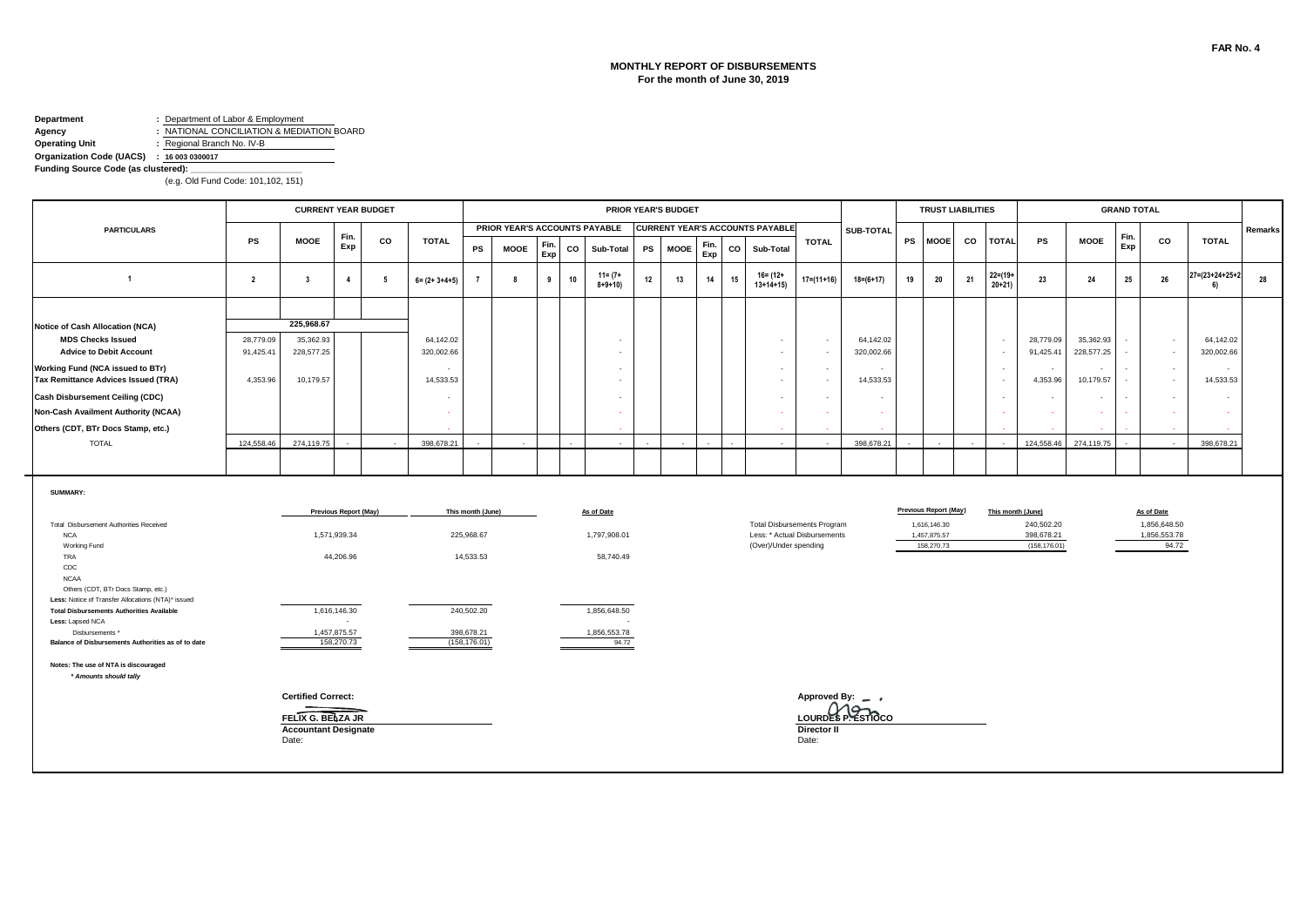#### **MONTHLY REPORT OF DISBURSEMENTS For the month of July 2019**

## **Department :** Department of Labor & Employment

**Agency :** NATIONAL CONCILIATION & MEDIATION BOARD **Operating Unit :** Regional Branch No. IV-B

**Organization Code (UACS) : 16 003 0300017 Funding Source Code (as clustered):** 

|                                                                                                         |                        | <b>CURRENT YEAR BUDGET</b>                                                             |                                 |           |                         |                         |             |             |    |                               |           | PRIOR YEAR'S BUDGET |             |    |                                        |                                           |                           |           | <b>TRUST LIABILITIES</b> |    |                         |                   |                         |                       | <b>GRAND TOTAL</b> |                           |                         |         |
|---------------------------------------------------------------------------------------------------------|------------------------|----------------------------------------------------------------------------------------|---------------------------------|-----------|-------------------------|-------------------------|-------------|-------------|----|-------------------------------|-----------|---------------------|-------------|----|----------------------------------------|-------------------------------------------|---------------------------|-----------|--------------------------|----|-------------------------|-------------------|-------------------------|-----------------------|--------------------|---------------------------|-------------------------|---------|
| <b>PARTICULARS</b>                                                                                      |                        |                                                                                        | Fin.                            |           |                         |                         |             |             |    | PRIOR YEAR'S ACCOUNTS PAYABLE |           |                     |             |    | <b>CURRENT YEAR'S ACCOUNTS PAYABLE</b> |                                           | <b>SUB-TOTAL</b>          |           |                          |    |                         |                   |                         |                       | Fin.               |                           |                         | Remarks |
|                                                                                                         | <b>PS</b>              | <b>MOOE</b>                                                                            | Exp                             | CO        | <b>TOTAL</b>            | PS                      | <b>MOOE</b> | Fin.<br>Exp | co | Sub-Total                     | <b>PS</b> | <b>MOOE</b>         | Fin.<br>Exp | co | Sub-Total                              | <b>TOTAL</b>                              |                           | <b>PS</b> | <b>MOOE</b>              | co |                         | <b>TOTAL</b>      | <b>PS</b>               | <b>MOOE</b>           | Exp                | CO                        | <b>TOTAL</b>            |         |
| $\overline{1}$                                                                                          | $\overline{2}$         | $\overline{\mathbf{3}}$                                                                | $\overline{4}$                  | - 5       | $6 = (2 + 3 + 4 + 5)$   | $\overline{7}$          | 8           | 9           | 10 | $11 = (7 +$<br>$8 + 9 + 10$   | 12        | 13                  | 14          | 15 | $16 = (12 +$<br>$13+14+15$             | 17=(11+16)                                | $18 = (6 + 17)$           | 19        | 20                       | 21 | $22 = (19 +$<br>$20+21$ |                   | 23                      | 24                    | 25                 | 26                        | 27=(23+24+25+2<br>6)    | 28      |
|                                                                                                         |                        |                                                                                        |                                 |           |                         |                         |             |             |    |                               |           |                     |             |    |                                        |                                           |                           |           |                          |    |                         |                   |                         |                       |                    |                           |                         |         |
| <b>Notice of Cash Allocation (NCA)</b>                                                                  |                        | 333,440.55                                                                             |                                 |           |                         |                         |             |             |    |                               |           |                     |             |    |                                        |                                           |                           |           |                          |    |                         |                   |                         |                       |                    |                           |                         |         |
| <b>MDS Checks Issued</b><br><b>Advice to Debit Account</b>                                              | 28,779.09<br>97,198.13 | 9,341.79<br>44,638.88                                                                  |                                 | 59,814.29 | 38,120.88<br>201,651.30 |                         |             |             |    |                               |           |                     |             |    | $\sim$<br>$\sim$                       | $\sim$<br>$\overline{\phantom{a}}$        | 38,120.88<br>201,651.30   |           |                          |    |                         | $\sim$<br>$\sim$  | 28,779.09<br>97,198.13  | 9,341.79<br>44,638.88 |                    | $\sim$<br>59,814.29       | 38,120.88<br>201,651.30 |         |
| Working Fund (NCA issued to BTr)<br>Tax Remittance Advices Issued (TRA)                                 | 4,353.96               | 2,523.06                                                                               |                                 | 3,385.71  | $\sim$<br>10,262.73     |                         |             |             |    | $\sim$                        |           |                     |             |    | $\sim$<br>$\sim$                       | $\sim$<br>$\sim$                          | 10,262.73                 |           |                          |    |                         | $\sim$<br>$\sim$  | $\sim$<br>4,353.96      | $\sim$<br>2,523.06    | $\sim$             | $\sim$<br>3,385.71        | $\sim$<br>10,262.73     |         |
| <b>Cash Disbursement Ceiling (CDC)</b>                                                                  |                        |                                                                                        |                                 |           | $\sim$                  |                         |             |             |    |                               |           |                     |             |    | $\sim$                                 |                                           |                           |           |                          |    |                         | $\sim$            |                         | $\sim$                |                    | $\sim$                    |                         |         |
| Non-Cash Availment Authority (NCAA)                                                                     |                        |                                                                                        |                                 |           | $\sim$                  |                         |             |             |    |                               |           |                     |             |    | $\Delta \tau$                          |                                           |                           |           |                          |    |                         | $\sim$            |                         |                       |                    | $\sim$                    |                         |         |
| Others (CDT, BTr Docs Stamp, etc.)                                                                      |                        |                                                                                        |                                 |           |                         |                         |             |             |    |                               |           |                     |             |    |                                        |                                           |                           |           |                          |    |                         |                   |                         |                       |                    |                           |                         |         |
| <b>TOTAL</b>                                                                                            | 130.331.18             | 56.503.73                                                                              |                                 | 63,200,00 | 250.034.91              |                         |             |             |    |                               |           |                     |             |    |                                        |                                           | 250.034.91                |           |                          |    |                         |                   | 130.331.18              | 56.503.73             |                    | 63,200.00                 | 250.034.91              |         |
|                                                                                                         |                        |                                                                                        |                                 |           |                         |                         |             |             |    |                               |           |                     |             |    |                                        |                                           |                           |           |                          |    |                         |                   |                         |                       |                    |                           |                         |         |
| <b>SUMMARY:</b>                                                                                         |                        |                                                                                        | <b>Previous Report (June)</b>   |           |                         | This month (July)       |             |             |    | As of Date                    |           |                     |             |    |                                        |                                           |                           |           | Previous Report (June)   |    |                         | This month (July) |                         |                       |                    | As of Date                |                         |         |
| Total Disbursement Authorities Received                                                                 |                        |                                                                                        |                                 |           |                         |                         |             |             |    |                               |           |                     |             |    |                                        | <b>Total Disbursements Program</b>        |                           |           | 1,856,648.50             |    |                         |                   | 343,703.28              |                       |                    | 2,200,351.78              |                         |         |
| <b>NCA</b>                                                                                              |                        |                                                                                        | 1,797,908.01                    |           |                         | 333,440.55              |             |             |    | 2,131,348.56                  |           |                     |             |    |                                        | Less: * Actual Disbursements              |                           |           | 1.856,553.78             |    |                         |                   | 250,034.91<br>93,668.37 |                       |                    | 2,106,588.69<br>93,763.09 |                         |         |
| Working Fund<br>TRA<br>CDC                                                                              |                        |                                                                                        | 58,740.49                       |           |                         | 10,262.73               |             |             |    | 69,003.22                     |           |                     |             |    | (Over)/Under spending                  |                                           |                           |           | 94.72                    |    |                         |                   |                         |                       |                    |                           |                         |         |
| <b>NCAA</b><br>Others (CDT, BTr Docs Stamp, etc.)<br>Less: Notice of Transfer Allocations (NTA)* issued |                        |                                                                                        |                                 |           |                         |                         |             |             |    |                               |           |                     |             |    |                                        |                                           |                           |           |                          |    |                         |                   |                         |                       |                    |                           |                         |         |
| <b>Total Disbursements Authorities Available</b><br>Less: Lapsed NCA                                    |                        |                                                                                        | 1,856,648.50<br>94.72           |           |                         | 343,703.28              |             |             |    | 2,200,351.78<br>94.72         |           |                     |             |    |                                        |                                           |                           |           |                          |    |                         |                   |                         |                       |                    |                           |                         |         |
| Disbursements *<br>Balance of Disbursements Authorities as of to date                                   |                        |                                                                                        | 1,856,553.78<br><b>Contract</b> |           |                         | 250,034.91<br>93,668.37 |             |             |    | 2,106,588.69<br>93,668.37     |           |                     |             |    |                                        |                                           |                           |           |                          |    |                         |                   |                         |                       |                    |                           |                         |         |
| Notes: The use of NTA is discouraged<br>* Amounts should tally                                          |                        |                                                                                        |                                 |           |                         |                         |             |             |    |                               |           |                     |             |    |                                        |                                           |                           |           |                          |    |                         |                   |                         |                       |                    |                           |                         |         |
|                                                                                                         |                        | <b>Certified Correct:</b><br>FELIX G. BELZA JR<br><b>Accountant Designate</b><br>Date: |                                 |           |                         |                         |             |             |    |                               |           |                     |             |    |                                        | Approved By: __ ,<br>Director II<br>Date: | Mon<br>LOURDES P. ESTIOCO |           |                          |    |                         |                   |                         |                       |                    |                           |                         |         |
|                                                                                                         |                        |                                                                                        |                                 |           |                         |                         |             |             |    |                               |           |                     |             |    |                                        |                                           |                           |           |                          |    |                         |                   |                         |                       |                    |                           |                         |         |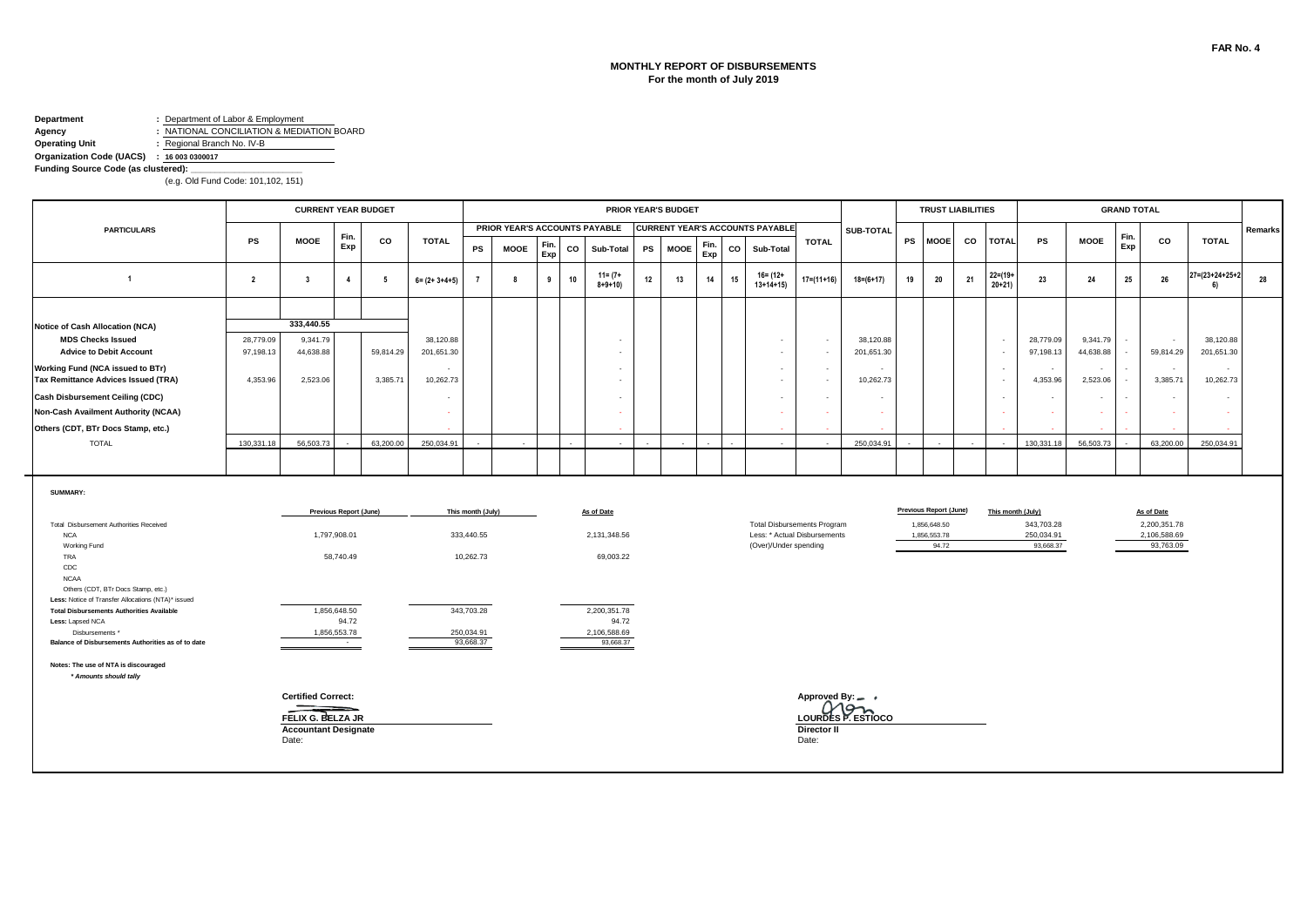#### **MONTHLY REPORT OF DISBURSEMENTS For the month of August 2019**

# **Department :** Department of Labor & Employment

**Agency :** NATIONAL CONCILIATION & MEDIATION BOARD **Operating Unit :** Regional Branch No. IV-B

### **Organization Code (UACS) : 16 003 0300017**

**Funding Source Code (as clustered):** 

|                                                                                          |                        | <b>CURRENT YEAR BUDGET</b>                                                             |                               |    |                          |                         |                               |             |    |                             |    | <b>PRIOR YEAR'S BUDGET</b> |             |    |                                        |                                                                    |                           |    |                                           | <b>TRUST LIABILITIES</b> |                         |                                       |                         | <b>GRAND TOTAL</b> |                                            |                         |         |
|------------------------------------------------------------------------------------------|------------------------|----------------------------------------------------------------------------------------|-------------------------------|----|--------------------------|-------------------------|-------------------------------|-------------|----|-----------------------------|----|----------------------------|-------------|----|----------------------------------------|--------------------------------------------------------------------|---------------------------|----|-------------------------------------------|--------------------------|-------------------------|---------------------------------------|-------------------------|--------------------|--------------------------------------------|-------------------------|---------|
| <b>PARTICULARS</b>                                                                       |                        |                                                                                        |                               |    |                          |                         | PRIOR YEAR'S ACCOUNTS PAYABLE |             |    |                             |    |                            |             |    | <b>CURRENT YEAR'S ACCOUNTS PAYABLE</b> |                                                                    | <b>SUB-TOTAL</b>          |    |                                           |                          |                         |                                       |                         |                    |                                            |                         | Remarks |
|                                                                                          | <b>PS</b>              | <b>MOOE</b>                                                                            | Fin.<br>Exp                   | CO | <b>TOTAL</b>             | PS                      | <b>MOOE</b>                   | Fin.<br>Exp | CO | Sub-Total                   | PS | <b>MOOE</b>                | Fin.<br>Exp | CO | Sub-Total                              | <b>TOTAL</b>                                                       |                           |    | PS MOOE                                   | CO                       | <b>TOTAL</b>            | <b>PS</b>                             | <b>MOOE</b>             | Fin.<br>Exp        | CO                                         | <b>TOTAL</b>            |         |
| $\overline{1}$                                                                           | $\overline{2}$         | $\overline{\mathbf{3}}$                                                                | $\overline{4}$                | 5  | $6 = (2 + 3 + 4 + 5)$    |                         | 8                             | 9           | 10 | $11 = (7 +$<br>$8 + 9 + 10$ | 12 | 13                         | 14          | 15 | $16 = (12 +$<br>$13+14+15$             | $17=(11+16)$                                                       | $18=(6+17)$               | 19 | 20                                        | 21                       | $22 = (19 +$<br>$20+21$ | 23                                    | 24                      | 25                 | 26                                         | 27=(23+24+25+2<br>6)    | 28      |
|                                                                                          |                        |                                                                                        |                               |    |                          |                         |                               |             |    |                             |    |                            |             |    |                                        |                                                                    |                           |    |                                           |                          |                         |                                       |                         |                    |                                            |                         |         |
| Notice of Cash Allocation (NCA)                                                          |                        | 293,538.76                                                                             |                               |    |                          |                         |                               |             |    |                             |    |                            |             |    |                                        |                                                                    |                           |    |                                           |                          |                         |                                       |                         |                    |                                            |                         |         |
| <b>MDS Checks Issued</b><br><b>Advice to Debit Account</b>                               | 28,779.09<br>89,493.59 | 16,910.48<br>135,510.47                                                                |                               |    | 45,689.57<br>225,004.06  |                         |                               |             |    |                             |    |                            |             |    | $\overline{\phantom{a}}$               | $\sim$<br>$\sim$                                                   | 45,689.57<br>225,004.06   |    |                                           |                          | $\sim$<br>$\sim$        | 28,779.09<br>89,493.59                | 16,910.48<br>135,510.47 |                    | $\sim$<br>$\sim$                           | 45,689.57<br>225,004.06 |         |
| Working Fund (NCA issued to BTr)<br>Tax Remittance Advices Issued (TRA)                  | 4,353.96               | 4,839.52                                                                               |                               |    | $\sim$<br>9,193.48       |                         |                               |             |    |                             |    |                            |             |    |                                        | $\sim$<br>$\overline{\phantom{a}}$                                 | ٠<br>9,193.48             |    |                                           |                          | $\sim$<br>$\sim$        | 4,353.96                              | $\sim$<br>4,839.52      |                    | $\sim$<br>$\sim$                           | $\sim$<br>9,193.48      |         |
| <b>Cash Disbursement Ceiling (CDC)</b>                                                   |                        |                                                                                        |                               |    | $\overline{\phantom{a}}$ |                         |                               |             |    |                             |    |                            |             |    |                                        | $\blacksquare$                                                     |                           |    |                                           |                          | $\sim$                  |                                       | $\sim$                  |                    | $\sim$                                     |                         |         |
| Non-Cash Availment Authority (NCAA)                                                      |                        |                                                                                        |                               |    | $\sim$                   |                         |                               |             |    |                             |    |                            |             |    |                                        |                                                                    | $\sim$                    |    |                                           |                          | $\sim$                  |                                       | <b>FAX</b>              |                    | $\sim$                                     |                         |         |
| Others (CDT, BTr Docs Stamp, etc.)                                                       |                        |                                                                                        |                               |    |                          |                         |                               |             |    |                             |    |                            |             |    |                                        |                                                                    |                           |    |                                           |                          |                         |                                       |                         |                    |                                            |                         |         |
| <b>TOTAL</b>                                                                             | 122,626.64             | 157,260.47                                                                             |                               |    | 279,887.11               |                         |                               |             |    |                             |    |                            |             |    |                                        |                                                                    | 279,887.11                |    |                                           |                          |                         | 122,626.64                            | 157,260.47              |                    |                                            | 279,887.11              |         |
|                                                                                          |                        |                                                                                        |                               |    |                          |                         |                               |             |    |                             |    |                            |             |    |                                        |                                                                    |                           |    |                                           |                          |                         |                                       |                         |                    |                                            |                         |         |
| SUMMARY:                                                                                 |                        |                                                                                        |                               |    |                          |                         |                               |             |    |                             |    |                            |             |    |                                        |                                                                    |                           |    |                                           |                          |                         |                                       |                         |                    |                                            |                         |         |
|                                                                                          |                        |                                                                                        | <b>Previous Report (July)</b> |    |                          | This month (August)     |                               |             |    | As of Date                  |    |                            |             |    |                                        |                                                                    |                           |    | <b>Previous Report (July)</b>             |                          |                         | This month (August)                   |                         |                    | As of Date                                 |                         |         |
| Total Disbursement Authorities Received<br><b>NCA</b><br>Working Fund                    |                        |                                                                                        | 2,131,348.56                  |    |                          | 293,538.76              |                               |             |    | 2,424,887.32                |    |                            |             |    | (Over)/Under spending                  | <b>Total Disbursements Program</b><br>Less: * Actual Disbursements |                           |    | 2,200,351.78<br>2,106,588.69<br>93,763.09 |                          |                         | 302,732.24<br>279,887.11<br>22,845.13 |                         |                    | 2,503,084.02<br>2,386,475.80<br>116,608.22 |                         |         |
| TRA<br>CDC<br><b>NCAA</b>                                                                |                        |                                                                                        | 69,003.22                     |    |                          | 9,193.48                |                               |             |    | 78,196.70                   |    |                            |             |    |                                        |                                                                    |                           |    |                                           |                          |                         |                                       |                         |                    |                                            |                         |         |
| Others (CDT, BTr Docs Stamp, etc.)<br>Less: Notice of Transfer Allocations (NTA)* issued |                        |                                                                                        |                               |    |                          |                         |                               |             |    |                             |    |                            |             |    |                                        |                                                                    |                           |    |                                           |                          |                         |                                       |                         |                    |                                            |                         |         |
| <b>Total Disbursements Authorities Available</b><br>Less: Lapsed NCA                     |                        |                                                                                        | 2,200,351.78<br>94.72         |    |                          | 302,732.24              |                               |             |    | 2,503,084.02<br>94.72       |    |                            |             |    |                                        |                                                                    |                           |    |                                           |                          |                         |                                       |                         |                    |                                            |                         |         |
| Disbursements *<br>Balance of Disbursements Authorities as of to date                    |                        |                                                                                        | 2,106,588.69<br>93,668.37     |    |                          | 279,887.11<br>22,845.13 |                               |             |    | 2,386,475.80<br>116,513.50  |    |                            |             |    |                                        |                                                                    |                           |    |                                           |                          |                         |                                       |                         |                    |                                            |                         |         |
| Notes: The use of NTA is discouraged<br>* Amounts should tally                           |                        |                                                                                        |                               |    |                          |                         |                               |             |    |                             |    |                            |             |    |                                        |                                                                    |                           |    |                                           |                          |                         |                                       |                         |                    |                                            |                         |         |
|                                                                                          |                        | <b>Certified Correct:</b><br>FELIX G. BELZA JR<br><b>Accountant Designate</b><br>Date: |                               |    |                          |                         |                               |             |    |                             |    |                            |             |    |                                        | Approved By:-<br>Director II<br>Date:                              | Mon<br>LOURDES P. ESTIOCO |    |                                           |                          |                         |                                       |                         |                    |                                            |                         |         |
|                                                                                          |                        |                                                                                        |                               |    |                          |                         |                               |             |    |                             |    |                            |             |    |                                        |                                                                    |                           |    |                                           |                          |                         |                                       |                         |                    |                                            |                         |         |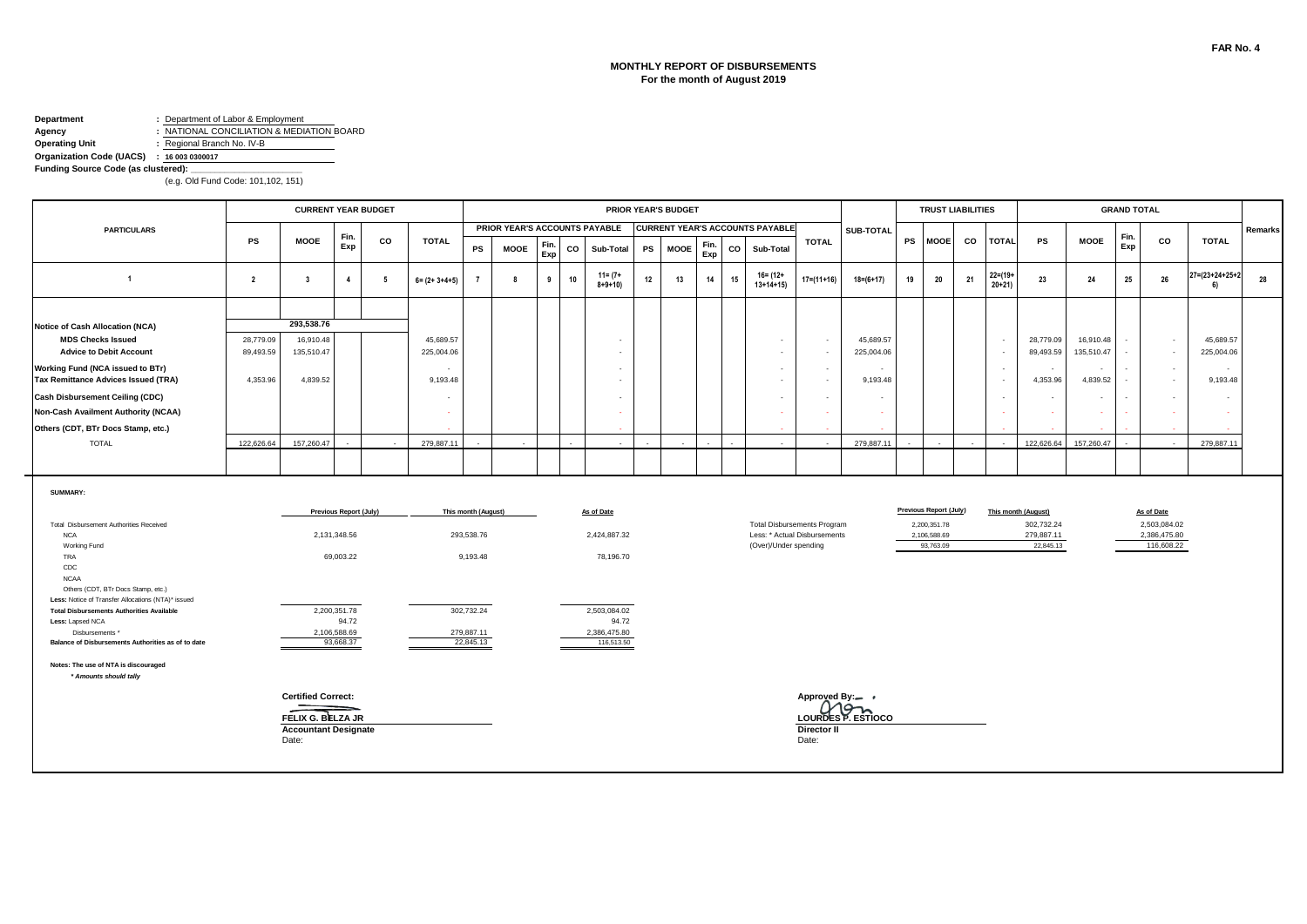#### **MONTHLY REPORT OF DISBURSEMENTS For the month of September 2019**

# **Department :** Department of Labor & Employment<br>**Agency :** NATIONAL CONCILIATION & MEDIA

**Agency :** NATIONAL CONCILIATION & MEDIATION BOARD **Operating Unit :** Regional Branch No. IV-B

**Organization Code (UACS) : 16 003 0300017**

Funding Source Code (as clustered):

|                                                                                                                                                                                                                                                                              |                |                                                                                        |                                                                              | <b>CURRENT YEAR BUDGET</b> |                            |                                                                 |                               |             |    |                                                          |           | PRIOR YEAR'S BUDGET |             |    |                                                                                             |                                               |                     |           | <b>TRUST LIABILITIES</b>                                                   |    |                                                      |                                                               |                     | <b>GRAND TOTAL</b>       |                                                     |                      |         |
|------------------------------------------------------------------------------------------------------------------------------------------------------------------------------------------------------------------------------------------------------------------------------|----------------|----------------------------------------------------------------------------------------|------------------------------------------------------------------------------|----------------------------|----------------------------|-----------------------------------------------------------------|-------------------------------|-------------|----|----------------------------------------------------------|-----------|---------------------|-------------|----|---------------------------------------------------------------------------------------------|-----------------------------------------------|---------------------|-----------|----------------------------------------------------------------------------|----|------------------------------------------------------|---------------------------------------------------------------|---------------------|--------------------------|-----------------------------------------------------|----------------------|---------|
| <b>PARTICULARS</b>                                                                                                                                                                                                                                                           |                |                                                                                        |                                                                              |                            |                            |                                                                 | PRIOR YEAR'S ACCOUNTS PAYABLE |             |    |                                                          |           |                     |             |    | <b>CURRENT YEAR'S ACCOUNTS PAYABLE</b>                                                      |                                               | SUB-TOTAL           |           |                                                                            |    |                                                      |                                                               |                     |                          |                                                     |                      | Remarks |
|                                                                                                                                                                                                                                                                              | <b>PS</b>      | <b>MOOE</b>                                                                            | Fin.<br>Exp                                                                  | co                         | <b>TOTAL</b>               | PS                                                              | <b>MOOE</b>                   | Fin.<br>Exp | co | Sub-Total                                                | <b>PS</b> | <b>MOOE</b>         | Fin.<br>Exp | CO | Sub-Total                                                                                   | <b>TOTAL</b>                                  |                     | <b>PS</b> | <b>MOOE</b>                                                                | co | <b>TOTAL</b>                                         | <b>PS</b>                                                     | <b>MOOE</b>         | Fin.<br>Exp              | CO                                                  | <b>TOTAL</b>         |         |
| $\overline{1}$                                                                                                                                                                                                                                                               | $\overline{2}$ | $\overline{\mathbf{3}}$                                                                | $\overline{4}$                                                               | -5                         | $6 = (2 + 3 + 4 + 5)$      | $\overline{7}$                                                  | 8                             | 9           | 10 | $11 = (7 +$<br>$8 + 9 + 10$                              | 12        | 13                  | 14          | 15 | $16 = (12 +$<br>$13+14+15$                                                                  | $17 = (11 + 16)$                              | $18 = (6 + 17)$     | 19        | 20                                                                         | 21 | 22=(19+2<br>$0+21$                                   | 23                                                            | 24                  | 25                       | 26                                                  | 27=(23+24+25+2<br>6) | 28      |
|                                                                                                                                                                                                                                                                              |                |                                                                                        |                                                                              |                            |                            |                                                                 |                               |             |    |                                                          |           |                     |             |    |                                                                                             |                                               |                     |           |                                                                            |    |                                                      |                                                               |                     |                          |                                                     |                      |         |
| Notice of Cash Allocation (NCA)                                                                                                                                                                                                                                              |                | 569.092.33                                                                             |                                                                              |                            |                            |                                                                 |                               |             |    |                                                          |           |                     |             |    |                                                                                             |                                               |                     |           |                                                                            |    |                                                      |                                                               |                     |                          |                                                     |                      |         |
| <b>MDS Checks Issued</b>                                                                                                                                                                                                                                                     | 28,779.09      | 89,354.30                                                                              |                                                                              | 198,750.00                 | 316,883.39                 |                                                                 |                               |             |    |                                                          |           |                     |             |    | $\sim$                                                                                      | $\sim$                                        | 316,883.39          |           |                                                                            |    | $\sim$                                               | 28,779.09                                                     | 89,354.30           |                          | 198,750.00                                          | 316,883.39           |         |
| <b>Advice to Debit Account</b>                                                                                                                                                                                                                                               | 91,039.04      | 277,683.40                                                                             |                                                                              |                            | 368,722.44                 |                                                                 |                               |             |    |                                                          |           |                     |             |    | $\sim$                                                                                      | $\sim$                                        | 368,722.44          |           |                                                                            |    | $\overline{\phantom{a}}$                             | 91,039.04                                                     | 277,683.40          | $\sim$                   | $\sim$                                              | 368,722.44           |         |
| Working Fund (NCA issued to BTr)<br>Tax Remittance Advices Issued (TRA)                                                                                                                                                                                                      | 4,353.96       | 14,478.01                                                                              |                                                                              | 11,250.00                  | 30,081.97                  |                                                                 |                               |             |    |                                                          |           |                     |             |    | $\sim$<br>$\blacksquare$                                                                    | $\sim$<br>$\sim$                              | $\sim$<br>30,081.97 |           |                                                                            |    | $\overline{\phantom{a}}$<br>$\overline{\phantom{a}}$ | $\overline{\phantom{a}}$<br>4,353.96                          | $\sim$<br>14,478.01 | ٠                        | $\sim$<br>11,250.00                                 | $\sim$<br>30,081.97  |         |
| Cash Disbursement Ceiling (CDC)                                                                                                                                                                                                                                              |                |                                                                                        |                                                                              |                            |                            |                                                                 |                               |             |    |                                                          |           |                     |             |    | $\sim$                                                                                      | $\sim$                                        |                     |           |                                                                            |    | $\sim$                                               | $\sim$                                                        | $\sim$              | $\overline{\phantom{a}}$ |                                                     |                      |         |
|                                                                                                                                                                                                                                                                              |                |                                                                                        |                                                                              |                            |                            |                                                                 |                               |             |    |                                                          |           |                     |             |    |                                                                                             |                                               | $\sim$              |           |                                                                            |    |                                                      |                                                               |                     |                          | $\overline{\phantom{a}}$                            |                      |         |
| Non-Cash Availment Authority (NCAA)                                                                                                                                                                                                                                          |                |                                                                                        |                                                                              |                            | <b><i><u>Parts</u></i></b> |                                                                 |                               |             |    |                                                          |           |                     |             |    | ÷.                                                                                          |                                               | $\sim$              |           |                                                                            |    | ٠                                                    | ÷                                                             | ٠                   |                          | $\sim$                                              |                      |         |
| Others (CDT, BTr Docs Stamp, etc.)                                                                                                                                                                                                                                           |                |                                                                                        |                                                                              |                            |                            |                                                                 |                               |             |    |                                                          |           |                     |             |    |                                                                                             |                                               |                     |           |                                                                            |    |                                                      |                                                               |                     |                          |                                                     |                      |         |
| <b>TOTAL</b>                                                                                                                                                                                                                                                                 | 124,172.09     | 381,515.71                                                                             |                                                                              | 210,000,00                 | 715,687.80                 |                                                                 |                               |             |    | $\overline{\phantom{a}}$                                 |           |                     |             |    | $\sim$                                                                                      |                                               | 715,687.80          |           |                                                                            |    |                                                      | 124.172.09                                                    | 381.515.71          |                          | 210.000.00                                          | 715.687.80           |         |
|                                                                                                                                                                                                                                                                              |                |                                                                                        |                                                                              |                            |                            |                                                                 |                               |             |    |                                                          |           |                     |             |    |                                                                                             |                                               |                     |           |                                                                            |    |                                                      |                                                               |                     |                          |                                                     |                      |         |
| <b>SUMMARY:</b><br>Total Disbursement Authorities Received<br><b>NCA</b><br>Working Fund<br><b>TRA</b><br>CDC<br><b>NCAA</b><br>Others (CDT, BTr Docs Stamp, etc.)<br>Less: Notice of Transfer Allocations (NTA)* issued<br><b>Total Disbursements Authorities Available</b> |                |                                                                                        | <b>Previous Report (August)</b><br>2,424,887.32<br>78,196.70<br>2,503,084.02 |                            |                            | This month (September)<br>569,092.33<br>30,081.97<br>599,174.30 |                               |             |    | As of Date<br>2,993,979.65<br>108,278.67<br>3,102,258.32 |           |                     |             |    | <b>Total Disbursements Program</b><br>Less: * Actual Disbursements<br>(Over)/Under spending |                                               |                     |           | <b>Previous Report (Aug)</b><br>2,503,084.02<br>2,386,475.80<br>116,608.22 |    |                                                      | This month (Sep)<br>599,174.30<br>715,687.80<br>(116, 513.50) |                     |                          | As of Date<br>3,102,258.32<br>3,102,163.60<br>94.72 |                      |         |
| Less: Lapsed NCA                                                                                                                                                                                                                                                             |                |                                                                                        | 94.72                                                                        |                            |                            |                                                                 |                               |             |    | 94.72                                                    |           |                     |             |    |                                                                                             |                                               |                     |           |                                                                            |    |                                                      |                                                               |                     |                          |                                                     |                      |         |
| Disbursements *<br>Balance of Disbursements Authorities as of to date                                                                                                                                                                                                        |                |                                                                                        | 2,386,475.80<br>116,513.50                                                   |                            |                            | 715,687.80<br>(116, 513.50)                                     |                               |             |    | 3,102,163.60<br>$\sim$                                   |           |                     |             |    |                                                                                             |                                               |                     |           |                                                                            |    |                                                      |                                                               |                     |                          |                                                     |                      |         |
| Notes: The use of NTA is discouraged<br>* Amounts should tally                                                                                                                                                                                                               |                |                                                                                        |                                                                              |                            |                            |                                                                 |                               |             |    |                                                          |           |                     |             |    |                                                                                             |                                               |                     |           |                                                                            |    |                                                      |                                                               |                     |                          |                                                     |                      |         |
|                                                                                                                                                                                                                                                                              |                | <b>Certified Correct:</b><br>FELIX G. BELZA JR<br><b>Accountant Designate</b><br>Date: |                                                                              |                            |                            |                                                                 |                               |             |    |                                                          |           |                     |             |    |                                                                                             | Approved By: ,<br><b>Director II</b><br>Date: | LOURDES P. ESTIOCO  |           |                                                                            |    |                                                      |                                                               |                     |                          |                                                     |                      |         |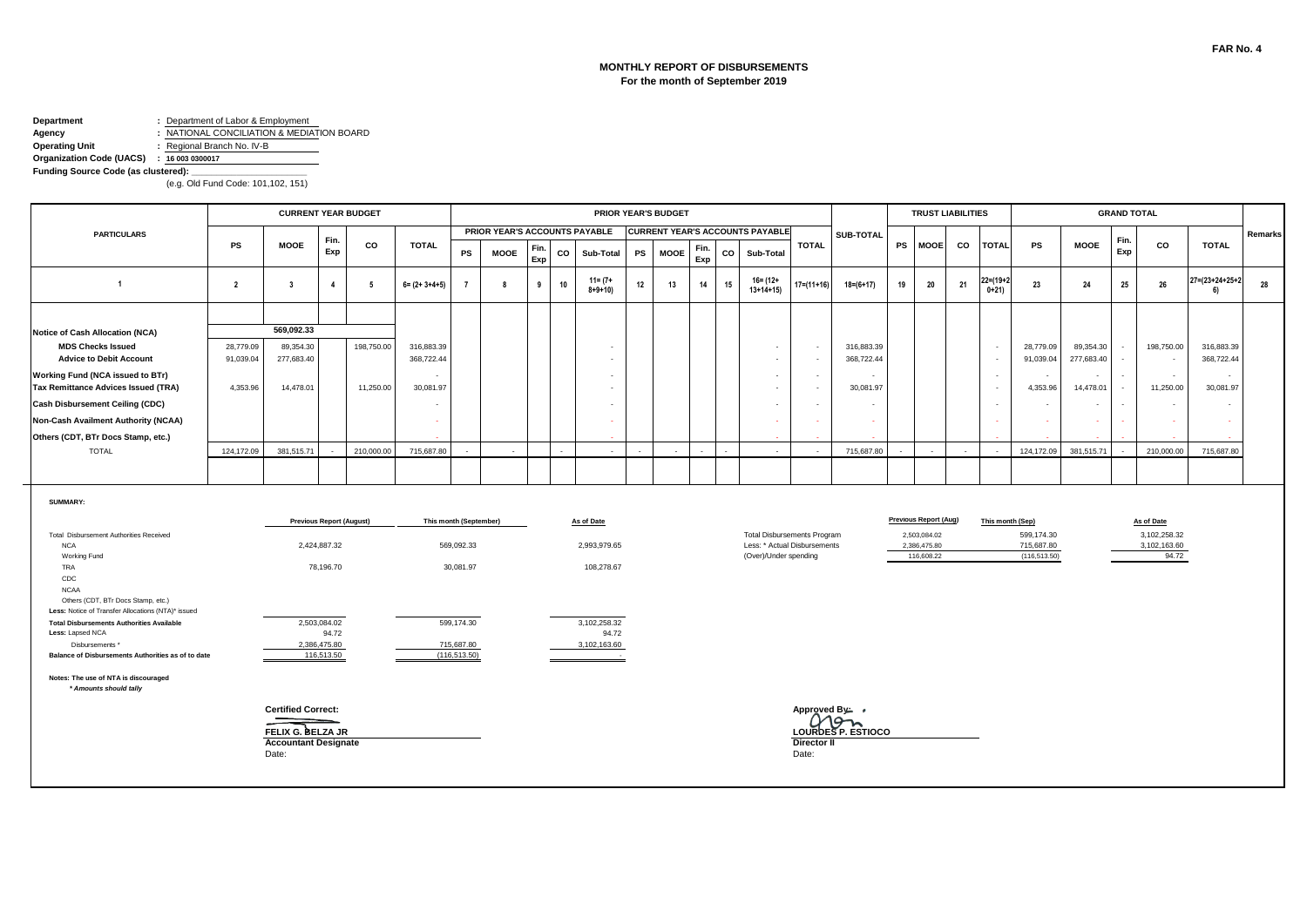#### **MONTHLY REPORT OF DISBURSEMENTS For the month of October 2019**

# **Department :** Department of Labor & Employment<br>**Agency :** NATIONAL CONCILIATION & MEDIA

**Agency :** NATIONAL CONCILIATION & MEDIATION BOARD **Operating Unit :** Regional Branch No. IV-B

**Organization Code (UACS) : 16 003 0300017**

Funding Source Code (as clustered):

|                                                                                                                                                                                                                                                                                                                                                 |                         | <b>CURRENT YEAR BUDGET</b>                                                             |                                                                               |                          |                       |                                                                                          |                               |             |             |                                                                                                 | PRIOR YEAR'S BUDGET                    |             |             |                                                                                             |                             |                                      |           | <b>TRUST LIABILITIES</b>                                              |    |                          |                                        |                          | <b>GRAND TOTAL</b> |                                                          |                                 |         |
|-------------------------------------------------------------------------------------------------------------------------------------------------------------------------------------------------------------------------------------------------------------------------------------------------------------------------------------------------|-------------------------|----------------------------------------------------------------------------------------|-------------------------------------------------------------------------------|--------------------------|-----------------------|------------------------------------------------------------------------------------------|-------------------------------|-------------|-------------|-------------------------------------------------------------------------------------------------|----------------------------------------|-------------|-------------|---------------------------------------------------------------------------------------------|-----------------------------|--------------------------------------|-----------|-----------------------------------------------------------------------|----|--------------------------|----------------------------------------|--------------------------|--------------------|----------------------------------------------------------|---------------------------------|---------|
| <b>PARTICULARS</b>                                                                                                                                                                                                                                                                                                                              |                         |                                                                                        |                                                                               |                          |                       |                                                                                          | PRIOR YEAR'S ACCOUNTS PAYABLE |             |             |                                                                                                 | <b>CURRENT YEAR'S ACCOUNTS PAYABLE</b> |             |             |                                                                                             |                             | SUB-TOTAL                            |           |                                                                       |    |                          |                                        |                          |                    |                                                          |                                 | Remarks |
|                                                                                                                                                                                                                                                                                                                                                 | <b>PS</b>               | <b>MOOE</b>                                                                            | Fin.<br>Exp                                                                   | co                       | <b>TOTAL</b>          | PS                                                                                       | <b>MOOE</b>                   | Fin.<br>Exp | $_{\rm co}$ | Sub-Total                                                                                       | <b>PS</b><br><b>MOOE</b>               | Fin.<br>Exp | $_{\rm co}$ | Sub-Total                                                                                   | <b>TOTAL</b>                |                                      | <b>PS</b> | <b>MOOE</b>                                                           | co | <b>TOTAL</b>             | PS                                     | <b>MOOE</b>              | Fin.<br>Exp        | CO                                                       | <b>TOTAL</b>                    |         |
| $\overline{1}$                                                                                                                                                                                                                                                                                                                                  | $\overline{\mathbf{2}}$ | 3                                                                                      | $\overline{4}$                                                                | -5                       | $6 = (2 + 3 + 4 + 5)$ | $\overline{7}$                                                                           | 8                             | 9           | 10          | $11 = (7 +$<br>$8 + 9 + 10$                                                                     | 12<br>13                               | 14          | 15          | $16 = (12 +$<br>$13+14+15$                                                                  | $17 = (11 + 16)$            | $18 = (6 + 17)$                      | 19        | 20                                                                    | 21 | 22=(19+<br>$0+21$        | 23                                     | 24                       | 25                 | 26                                                       | $27 = (23 + 24 + 25 + 2)$<br>6) | 28      |
|                                                                                                                                                                                                                                                                                                                                                 |                         |                                                                                        |                                                                               |                          |                       |                                                                                          |                               |             |             |                                                                                                 |                                        |             |             |                                                                                             |                             |                                      |           |                                                                       |    |                          |                                        |                          |                    |                                                          |                                 |         |
| Notice of Cash Allocation (NCA)                                                                                                                                                                                                                                                                                                                 |                         | 319.635.63                                                                             |                                                                               |                          |                       |                                                                                          |                               |             |             |                                                                                                 |                                        |             |             |                                                                                             |                             |                                      |           |                                                                       |    |                          |                                        |                          |                    |                                                          |                                 |         |
| <b>MDS Checks Issued</b>                                                                                                                                                                                                                                                                                                                        | 28,779.09               | 23,835.27                                                                              |                                                                               |                          | 52,614.36             |                                                                                          |                               |             |             |                                                                                                 |                                        |             |             | $\overline{\phantom{a}}$                                                                    | $\sim$                      | 52,614.36                            |           |                                                                       |    | $\sim$                   | 28,779.09                              | 23,835.27                |                    | $\sim$                                                   | 52,614.36                       |         |
| <b>Advice to Debit Account</b>                                                                                                                                                                                                                                                                                                                  | 91,039.22               | 15,561.51                                                                              |                                                                               |                          | 106,600.73            |                                                                                          |                               |             |             |                                                                                                 |                                        |             |             | $\sim$                                                                                      | $\sim$                      | 106,600.73                           |           |                                                                       |    | $\overline{\phantom{a}}$ | 91,039.22                              | 15,561.51                |                    | $\sim$                                                   | 106,600.73                      |         |
| <b>Working Fund (NCA issued to BTr)</b><br><b>Tax Remittance Advices Issued (TRA)</b>                                                                                                                                                                                                                                                           | 4,353.96                | 1,251.18                                                                               |                                                                               |                          | 5,605.14              |                                                                                          |                               |             |             |                                                                                                 |                                        |             |             | $\sim$<br>÷                                                                                 | $\sim$<br>$\sim$            | 5,605.14                             |           |                                                                       |    | $\overline{\phantom{a}}$ | $\overline{\phantom{a}}$<br>4,353.96   | $\sim$<br>1,251.18       | $\sim$<br>$\sim$   | $\overline{\phantom{a}}$<br>$\sim$                       | $\sim$<br>5,605.14              |         |
| Cash Disbursement Ceiling (CDC)                                                                                                                                                                                                                                                                                                                 |                         |                                                                                        |                                                                               |                          |                       |                                                                                          |                               |             |             |                                                                                                 |                                        |             |             | $\overline{\phantom{a}}$                                                                    | $\sim$                      | $\sim$                               |           |                                                                       |    | $\overline{\phantom{a}}$ | $\sim$                                 | $\overline{\phantom{a}}$ | $\sim$             | $\overline{\phantom{a}}$                                 |                                 |         |
|                                                                                                                                                                                                                                                                                                                                                 |                         |                                                                                        |                                                                               |                          |                       |                                                                                          |                               |             |             |                                                                                                 |                                        |             |             |                                                                                             |                             |                                      |           |                                                                       |    |                          |                                        |                          |                    |                                                          |                                 |         |
| Non-Cash Availment Authority (NCAA)                                                                                                                                                                                                                                                                                                             |                         |                                                                                        |                                                                               |                          | $\sim$                |                                                                                          |                               |             |             |                                                                                                 |                                        |             |             |                                                                                             |                             | $\sim$                               |           |                                                                       |    |                          | ÷                                      | ÷                        |                    | $\sim$                                                   |                                 |         |
| Others (CDT, BTr Docs Stamp, etc.)                                                                                                                                                                                                                                                                                                              |                         |                                                                                        |                                                                               |                          |                       |                                                                                          |                               |             |             |                                                                                                 |                                        |             |             |                                                                                             |                             |                                      |           |                                                                       |    |                          |                                        |                          |                    |                                                          |                                 |         |
| <b>TOTAL</b>                                                                                                                                                                                                                                                                                                                                    | 124,172.27              | 40.647.96                                                                              |                                                                               | $\overline{\phantom{a}}$ | 164.820.23            |                                                                                          | $\overline{\phantom{a}}$      |             |             |                                                                                                 |                                        |             |             | $\sim$                                                                                      |                             | 164,820.23                           |           |                                                                       |    |                          | 124, 172. 27                           | 40.647.96                |                    | $\sim$                                                   | 164.820.23                      |         |
|                                                                                                                                                                                                                                                                                                                                                 |                         |                                                                                        |                                                                               |                          |                       |                                                                                          |                               |             |             |                                                                                                 |                                        |             |             |                                                                                             |                             |                                      |           |                                                                       |    |                          |                                        |                          |                    |                                                          |                                 |         |
| Total Disbursement Authorities Received<br><b>NCA</b><br>Working Fund<br>TRA<br>CDC<br><b>NCAA</b><br>Others (CDT, BTr Docs Stamp, etc.)<br>Less: Notice of Transfer Allocations (NTA)* issued<br><b>Total Disbursements Authorities Available</b><br>Less: Lapsed NCA<br>Disbursements *<br>Balance of Disbursements Authorities as of to date |                         | <b>Previous Report (September)</b>                                                     | 2,993,979.65<br>108,278.67<br>3,102,258.32<br>94.72<br>3,102,163.60<br>$\sim$ |                          |                       | This month (October)<br>319,635.63<br>5,605.14<br>325,240.77<br>164,820.23<br>160.420.54 |                               |             |             | As of Date<br>3,313,615.28<br>113,883.81<br>3,427,499.09<br>94.72<br>3,266,983.83<br>160.420.54 |                                        |             |             | <b>Total Disbursements Program</b><br>Less: * Actual Disbursements<br>(Over)/Under spending |                             |                                      |           | <b>Previous Report (Sep)</b><br>3,102,258.32<br>3,102,163.60<br>94.72 |    | This month (Oct)         | 325,240.77<br>164,820.23<br>160,420.54 |                          |                    | As of Date<br>3,427,499.09<br>3,266,983.83<br>160,515.26 |                                 |         |
| Notes: The use of NTA is discouraged<br>* Amounts should tally                                                                                                                                                                                                                                                                                  |                         | <b>Certified Correct:</b><br>FELIX G. BELZA JR<br><b>Accountant Designate</b><br>Date: |                                                                               |                          |                       |                                                                                          |                               |             |             |                                                                                                 |                                        |             |             |                                                                                             | <b>Director II</b><br>Date: | Approved By: _ ,<br>LOURDES PESTIDCO |           |                                                                       |    |                          |                                        |                          |                    |                                                          |                                 |         |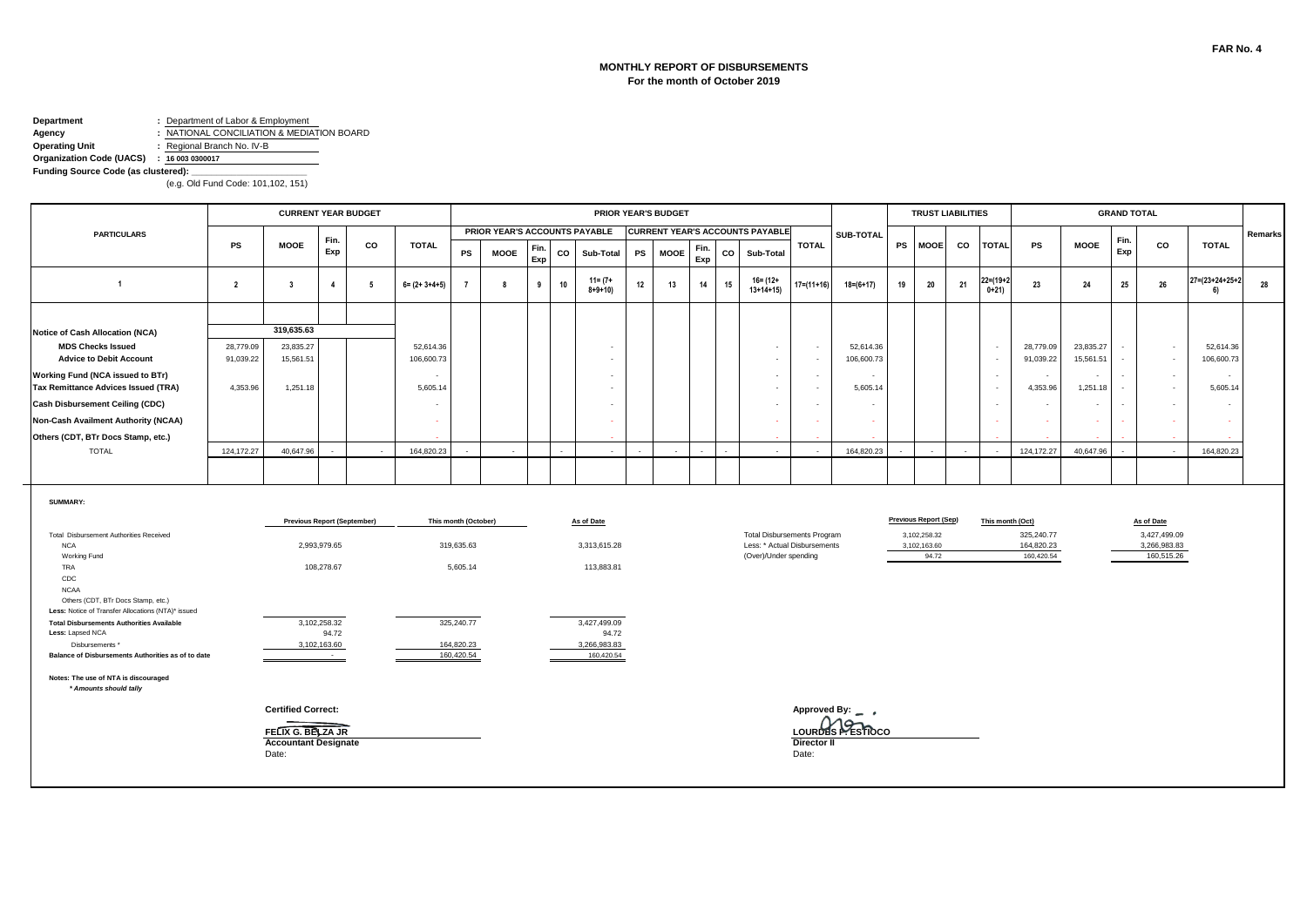#### **MONTHLY REPORT OF DISBURSEMENTS For the month of November 2019**

# **Department :** Department of Labor & Employment<br>**Agency :** NATIONAL CONCILIATION & MEDIA

**Agency :** NATIONAL CONCILIATION & MEDIATION BOARD **Operating Unit :** Regional Branch No. IV-B

**Organization Code (UACS) : 16 003 0300017**

Funding Source Code (as clustered):

|                                                                                                         |                | <b>CURRENT YEAR BUDGET</b>                                |                                  |    |                          |                           |                               |             |             |                             | PRIOR YEAR'S BUDGET      |             |             |                                                       |                      |                                 |           | <b>TRUST LIABILITIES</b>     |    |                   |                                      |               | <b>GRAND TOTAL</b>                 |                                           |                                 |         |
|---------------------------------------------------------------------------------------------------------|----------------|-----------------------------------------------------------|----------------------------------|----|--------------------------|---------------------------|-------------------------------|-------------|-------------|-----------------------------|--------------------------|-------------|-------------|-------------------------------------------------------|----------------------|---------------------------------|-----------|------------------------------|----|-------------------|--------------------------------------|---------------|------------------------------------|-------------------------------------------|---------------------------------|---------|
| <b>PARTICULARS</b>                                                                                      |                |                                                           |                                  |    |                          |                           | PRIOR YEAR'S ACCOUNTS PAYABLE |             |             |                             |                          |             |             | <b>CURRENT YEAR'S ACCOUNTS PAYABLE</b>                |                      | SUB-TOTAL                       |           |                              |    |                   |                                      |               |                                    |                                           |                                 | Remarks |
|                                                                                                         | <b>PS</b>      | <b>MOOE</b>                                               | Fin.<br>Exp                      | CO | <b>TOTAL</b>             | PS                        | <b>MOOE</b>                   | Fin.<br>Exp | $_{\rm co}$ | Sub-Total                   | <b>PS</b><br><b>MOOE</b> | Fin.<br>Exp | $_{\rm co}$ | Sub-Total                                             | <b>TOTAL</b>         |                                 | <b>PS</b> | <b>MOOE</b>                  | CO | <b>TOTAL</b>      | <b>PS</b>                            | <b>MOOE</b>   | Fin.<br>Exp                        | CO                                        | <b>TOTAL</b>                    |         |
| $\overline{1}$                                                                                          | $\overline{2}$ | 3                                                         | $\overline{4}$                   | -5 | $6 = (2 + 3 + 4 + 5)$    | $\overline{7}$            | 8                             | 9           | 10          | $11 = (7 +$<br>$8 + 9 + 10$ | 12<br>13                 | 14          | 15          | $16 = (12 +$<br>$13+14+15$                            | $17 = (11 + 16)$     | $18 = (6 + 17)$                 | 19        | 20                           | 21 | 22=(19+<br>$0+21$ | 23                                   | 24            | 25                                 | 26                                        | $27 = (23 + 24 + 25 + 2)$<br>6) | 28      |
|                                                                                                         |                |                                                           |                                  |    |                          |                           |                               |             |             |                             |                          |             |             |                                                       |                      |                                 |           |                              |    |                   |                                      |               |                                    |                                           |                                 |         |
| Notice of Cash Allocation (NCA)                                                                         |                | 391,011.26                                                |                                  |    |                          |                           |                               |             |             |                             |                          |             |             |                                                       |                      |                                 |           |                              |    |                   |                                      |               |                                    |                                           |                                 |         |
| <b>MDS Checks Issued</b>                                                                                | 28,779.09      | 27,826.12                                                 |                                  |    | 56,605.21                |                           |                               |             |             |                             |                          |             |             | $\overline{\phantom{a}}$                              | $\sim$               | 56,605.21                       |           |                              |    | $\sim$            | 28,779.09                            | 27,826.12     |                                    | $\cdot$                                   | 56,605.21                       |         |
| <b>Advice to Debit Account</b>                                                                          | 209,812.68     | 154,651.36                                                |                                  |    | 364,464.04               |                           |                               |             |             |                             |                          |             |             | $\overline{\phantom{a}}$                              | $\sim$               | 364,464.04                      |           |                              |    |                   | 209,812.68                           | 154,651.36    | $\blacksquare$                     | $\sim$                                    | 364,464.04                      |         |
| Working Fund (NCA issued to BTr)<br>Tax Remittance Advices Issued (TRA)                                 | 4,353.96       | 5,897.61                                                  |                                  |    | 10,251.57                |                           |                               |             |             |                             |                          |             |             | $\sim$<br>٠                                           | $\sim$<br>$\sim$     | 10,251.57                       |           |                              |    | $\sim$            | $\overline{\phantom{a}}$<br>4,353.96 | ٠<br>5,897.61 | $\sim$<br>$\overline{\phantom{a}}$ | $\overline{\phantom{a}}$<br>$\mathcal{L}$ | $\sim$<br>10,251.57             |         |
|                                                                                                         |                |                                                           |                                  |    |                          |                           |                               |             |             |                             |                          |             |             |                                                       |                      |                                 |           |                              |    |                   |                                      |               |                                    |                                           |                                 |         |
| Cash Disbursement Ceiling (CDC)                                                                         |                |                                                           |                                  |    | $\overline{\phantom{a}}$ |                           |                               |             |             |                             |                          |             |             | $\overline{\phantom{a}}$                              | $\sim$               | $\sim$                          |           |                              |    | $\sim$            | $\sim$                               | $\sim$        | $\sim$                             | $\overline{\phantom{a}}$                  | $\overline{\phantom{a}}$        |         |
| Non-Cash Availment Authority (NCAA)                                                                     |                |                                                           |                                  |    |                          |                           |                               |             |             |                             |                          |             |             |                                                       |                      | $\sim$                          |           |                              |    |                   | ×.                                   | ÷.            |                                    | $\sim$                                    |                                 |         |
| Others (CDT, BTr Docs Stamp, etc.)                                                                      |                |                                                           |                                  |    |                          |                           |                               |             |             |                             |                          |             |             |                                                       |                      |                                 |           |                              |    |                   |                                      |               |                                    |                                           |                                 |         |
| <b>TOTAL</b>                                                                                            | 242,945.73     | 188,375.09                                                |                                  |    | 431,320.82               |                           |                               |             |             |                             |                          |             |             |                                                       |                      | 431,320.82                      |           |                              |    |                   | 242.945.73                           | 188,375.09    |                                    | ÷.                                        | 431,320.82                      |         |
|                                                                                                         |                |                                                           |                                  |    |                          |                           |                               |             |             |                             |                          |             |             |                                                       |                      |                                 |           |                              |    |                   |                                      |               |                                    |                                           |                                 |         |
| <b>SUMMARY:</b>                                                                                         |                |                                                           | <b>Previous Report (October)</b> |    |                          | This month (November)     |                               |             |             | As of Date                  |                          |             |             |                                                       |                      |                                 |           | <b>Previous Report (Oct)</b> |    |                   | This month (Nov)                     |               |                                    | As of Date                                |                                 |         |
| Total Disbursement Authorities Received                                                                 |                |                                                           |                                  |    |                          |                           |                               |             |             |                             |                          |             |             | <b>Total Disbursements Program</b>                    |                      |                                 |           | 3,427,499.09                 |    |                   | 401,262.83                           |               |                                    | 3,828,761.92                              |                                 |         |
| <b>NCA</b><br>Working Fund                                                                              |                |                                                           | 3,313,615.28                     |    |                          | 391,011.26                |                               |             |             | 3,704,626.54                |                          |             |             | Less: * Actual Disbursements<br>(Over)/Under spending |                      |                                 |           | 3,266,983.83<br>160,515.26   |    |                   | 431,320.82<br>(30,057.99)            |               |                                    | 3,698,304.65<br>130,457.27                |                                 |         |
| TRA                                                                                                     |                |                                                           | 113,883.81                       |    |                          | 10,251.57                 |                               |             |             | 124,135.38                  |                          |             |             |                                                       |                      |                                 |           |                              |    |                   |                                      |               |                                    |                                           |                                 |         |
| CDC                                                                                                     |                |                                                           |                                  |    |                          |                           |                               |             |             |                             |                          |             |             |                                                       |                      |                                 |           |                              |    |                   |                                      |               |                                    |                                           |                                 |         |
| <b>NCAA</b><br>Others (CDT, BTr Docs Stamp, etc.)<br>Less: Notice of Transfer Allocations (NTA)* issued |                |                                                           |                                  |    |                          |                           |                               |             |             |                             |                          |             |             |                                                       |                      |                                 |           |                              |    |                   |                                      |               |                                    |                                           |                                 |         |
| <b>Total Disbursements Authorities Available</b>                                                        |                |                                                           | 3,427,499.09                     |    |                          | 401,262.83                |                               |             |             | 3,828,761.92                |                          |             |             |                                                       |                      |                                 |           |                              |    |                   |                                      |               |                                    |                                           |                                 |         |
| Less: Lapsed NCA                                                                                        |                |                                                           | 94.72                            |    |                          |                           |                               |             |             | 94.72                       |                          |             |             |                                                       |                      |                                 |           |                              |    |                   |                                      |               |                                    |                                           |                                 |         |
| Disbursements *<br>Balance of Disbursements Authorities as of to date                                   |                |                                                           | 3,266,983.83<br>160,420.54       |    |                          | 431,320.82<br>(30,057.99) |                               |             |             | 3,698,304.65<br>130,362.55  |                          |             |             |                                                       |                      |                                 |           |                              |    |                   |                                      |               |                                    |                                           |                                 |         |
| Notes: The use of NTA is discouraged<br>* Amounts should tally                                          |                |                                                           |                                  |    |                          |                           |                               |             |             |                             |                          |             |             |                                                       |                      |                                 |           |                              |    |                   |                                      |               |                                    |                                           |                                 |         |
|                                                                                                         |                | <b>Certified Correct:</b>                                 |                                  |    |                          |                           |                               |             |             |                             |                          |             |             |                                                       | Approved By:         | $\overline{\phantom{a}}$<br>95  |           |                              |    |                   |                                      |               |                                    |                                           |                                 |         |
|                                                                                                         |                | FELIX G. BELZA JR<br><b>Accountant Designate</b><br>Date: |                                  |    |                          |                           |                               |             |             |                             |                          |             |             |                                                       | Director II<br>Date: | LOURDES <sup>I</sup> P. ESTIOCO |           |                              |    |                   |                                      |               |                                    |                                           |                                 |         |